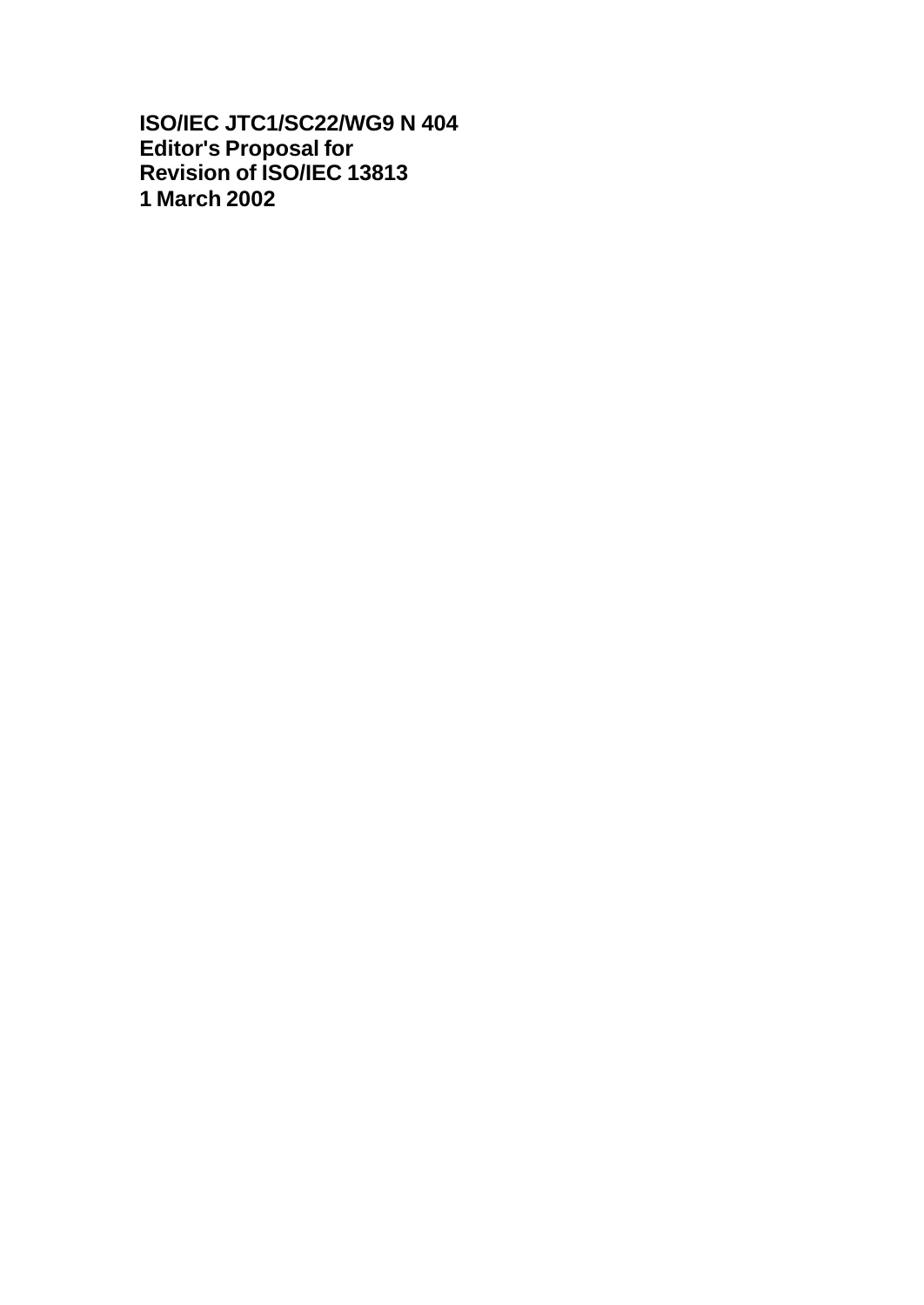# **ISO/IEC JTC 1/SC 22 N**

Date: 2002-03-01

## **ISO/IEC WD 13813**

ISO/IEC JTC 1/SC 22/WG 9

Secretariat: ANSI

# **Generic packages of real and complex vector and matrix type declarations and basic operations for Ada**

*Paquetages génériques de déclarations de types de vecteur et matrice réel et complexe et opérations de base pour Ada*

**Warning**

This document is not an ISO International Standard. It is distributed for review and comment. It is subject to change without notice and may not be referred to as an International Standard.

Recipients of this document are invited to submit, with their comments, notification of any relevant patent rights of which they are aware and to provide supporting documentation.

Document type: International Standard Document subtype: Document stage: (20) Preparatory Document language: E

E:\Documents and Settings\SandoD\My Documents\ISO\ISO-IEC 13813 (E).doc STD Version 1.0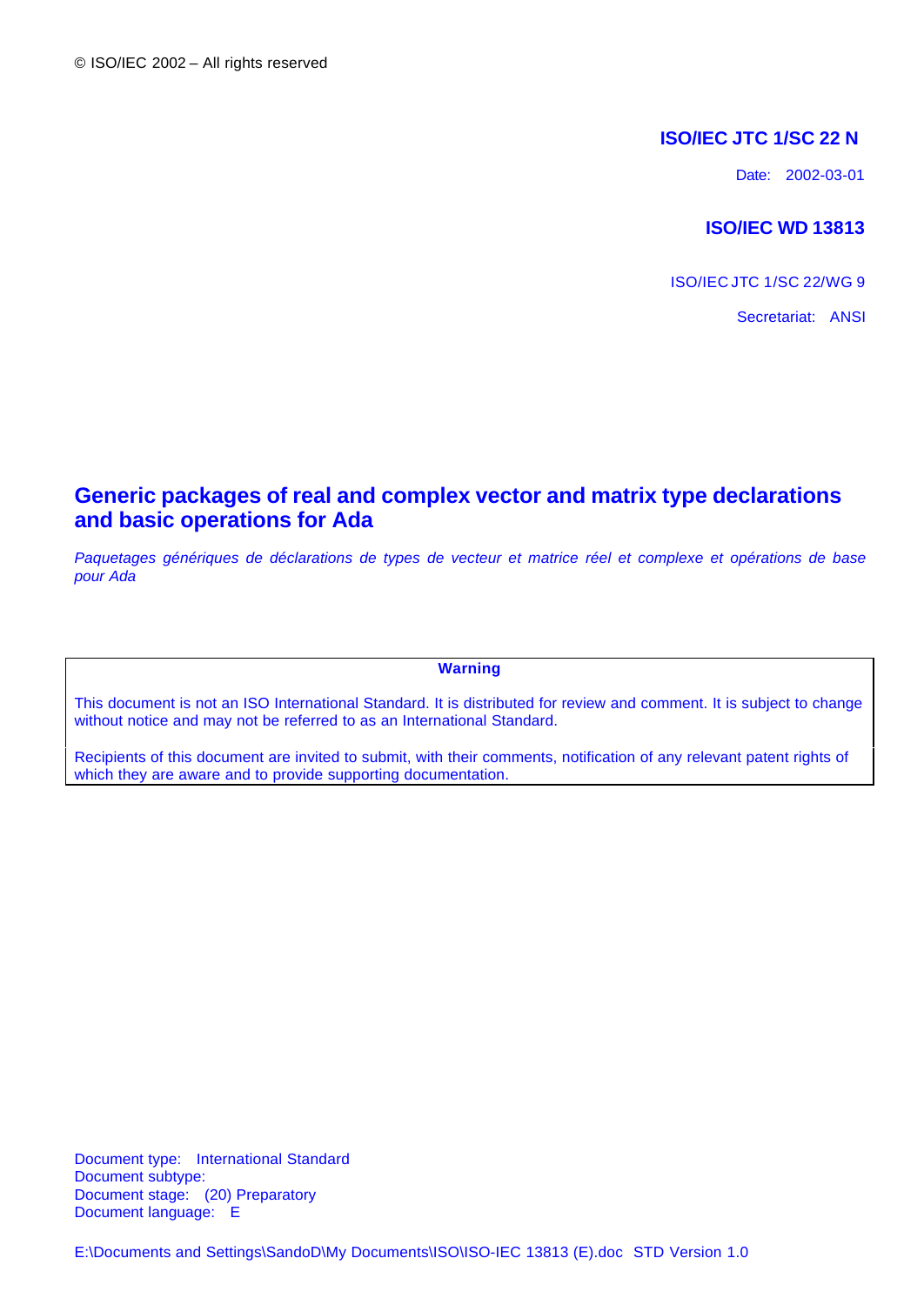## **Copyright notice**

This ISO document is a working draft or committee draft and is copyright-protected by ISO. While the reproduction of working drafts or committee drafts in any form for use by participants in the ISO standards development process is permitted without prior permission from ISO, neither this document nor any extract from it may be reproduced, stored or transmitted in any form for any other purpose without prior written permission from ISO.

Requests for permission to reproduce this document for the purpose of selling it should be addressed as shown below or to ISO's member body in the country of the requester:

*[Indicate : the full address telephone number fax number telex number and electronic mail address*

*as appropriate, of the Copyright Manager of the ISO member body responsible for the secretariat of the TC or SC within the framework of which the draft has been prepared]*

Reproduction for sales purposes may be subject to royalty payments or a licensing agreement.

Violators may be prosecuted.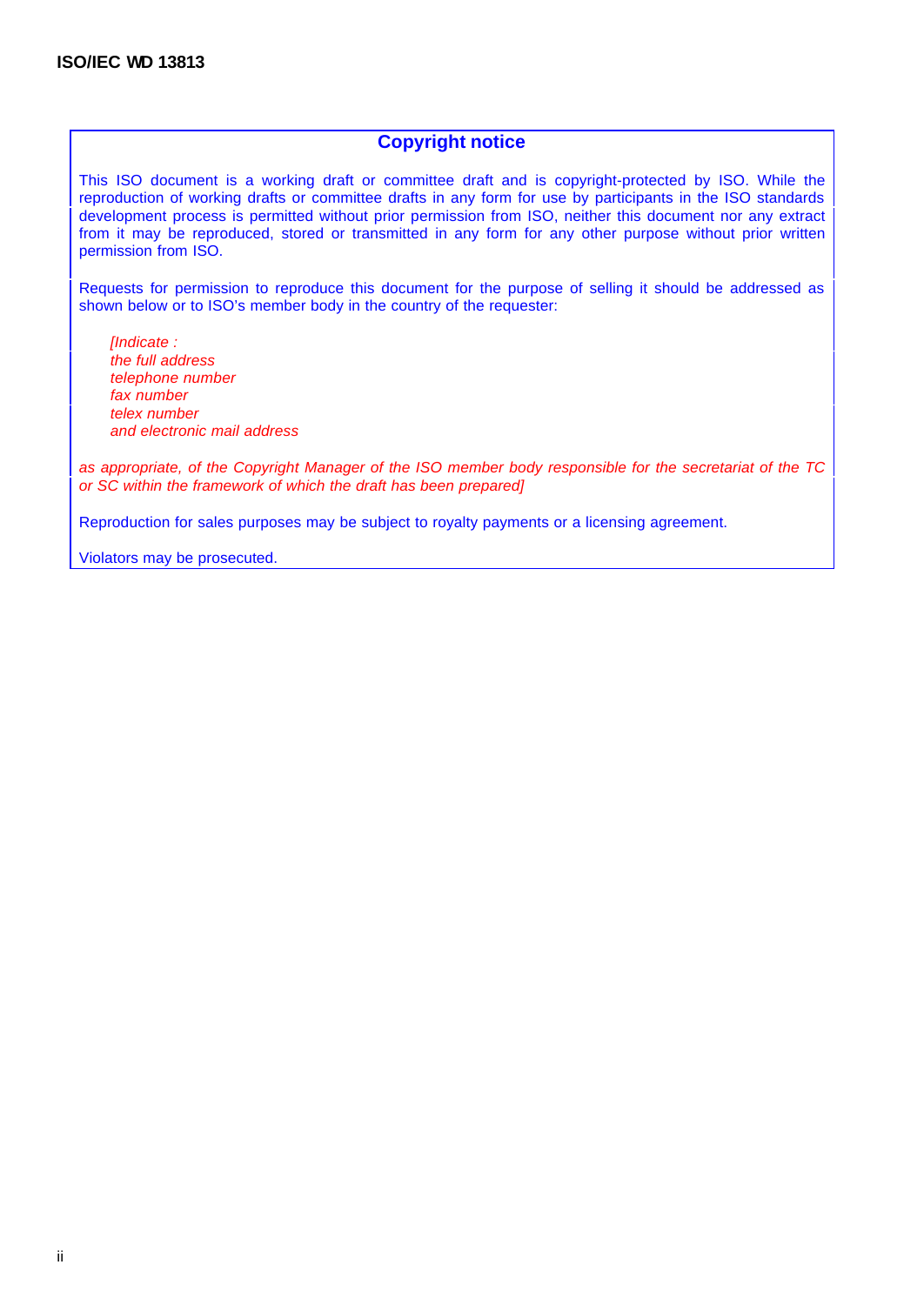# **Contents**

| 1                                                                                |                                                                                  |  |  |  |  |  |  |
|----------------------------------------------------------------------------------|----------------------------------------------------------------------------------|--|--|--|--|--|--|
| $\mathbf{2}$                                                                     |                                                                                  |  |  |  |  |  |  |
| 3                                                                                |                                                                                  |  |  |  |  |  |  |
| 4                                                                                |                                                                                  |  |  |  |  |  |  |
| 5                                                                                |                                                                                  |  |  |  |  |  |  |
| 6                                                                                |                                                                                  |  |  |  |  |  |  |
| 7<br>7.1<br>7.2                                                                  |                                                                                  |  |  |  |  |  |  |
| 7.3<br>7.4<br>7.5<br>7.6<br>7.7                                                  |                                                                                  |  |  |  |  |  |  |
| 8<br>8.1<br>8.2<br>8.3<br>8.4<br>8.5<br>8.6<br>8.7<br>8.8<br>8.9<br>8.10<br>8.11 |                                                                                  |  |  |  |  |  |  |
| $\boldsymbol{9}$                                                                 |                                                                                  |  |  |  |  |  |  |
|                                                                                  |                                                                                  |  |  |  |  |  |  |
|                                                                                  | Annex B (normative) Ada specification for Ada.Numerics.Generic_Complex_Arrays 18 |  |  |  |  |  |  |
| C.1                                                                              |                                                                                  |  |  |  |  |  |  |
|                                                                                  |                                                                                  |  |  |  |  |  |  |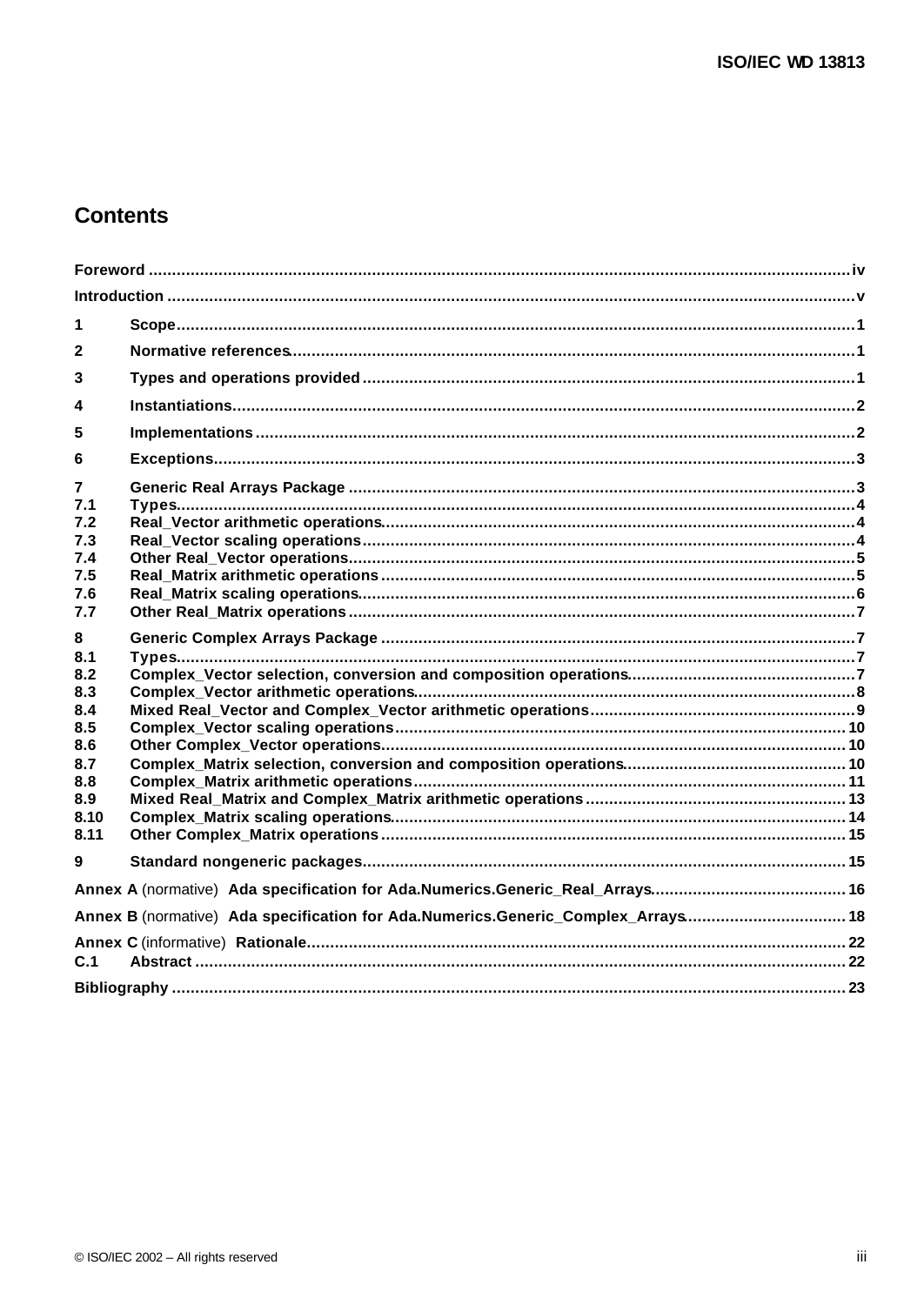# **Foreword**

ISO (the International Organization for Standardization) and IEC (the International Electrotechnical Commission) form the specialized system for worldwide standardization. National bodies that are members of ISO or IEC participate in the development of International Standards through technical committees established by the respective organization to deal with particular fields of technical activity. ISO and IEC technical committees collaborate in fields of mutual interest. Other international organizations, governmental and non-governmental, in liaison with ISO and IEC, also take part in the work.

International Standards are drafted in accordance with the rules given in the ISO/IEC Directives, Part 3.

In the field of information technology, ISO and IEC have established a joint technical committee, ISO/IEC JTC 1. Draft International Standards adopted by the joint technical committee are circulated to national bodies for voting. Publication as an International Standard requires approval by at least 75 % of the national bodies casting a vote.

International Standard ISO/IEC 13813 was prepared by Joint Technical Committee ISO/IEC JTC 1, *Information Technology*, Subcommittee SC 22, *Programming languages, their environments and system software interfaces*.

This second edition cancels and replaces the first edition (ISO 13813:1998), all clauses and annexes of which have been technically revised.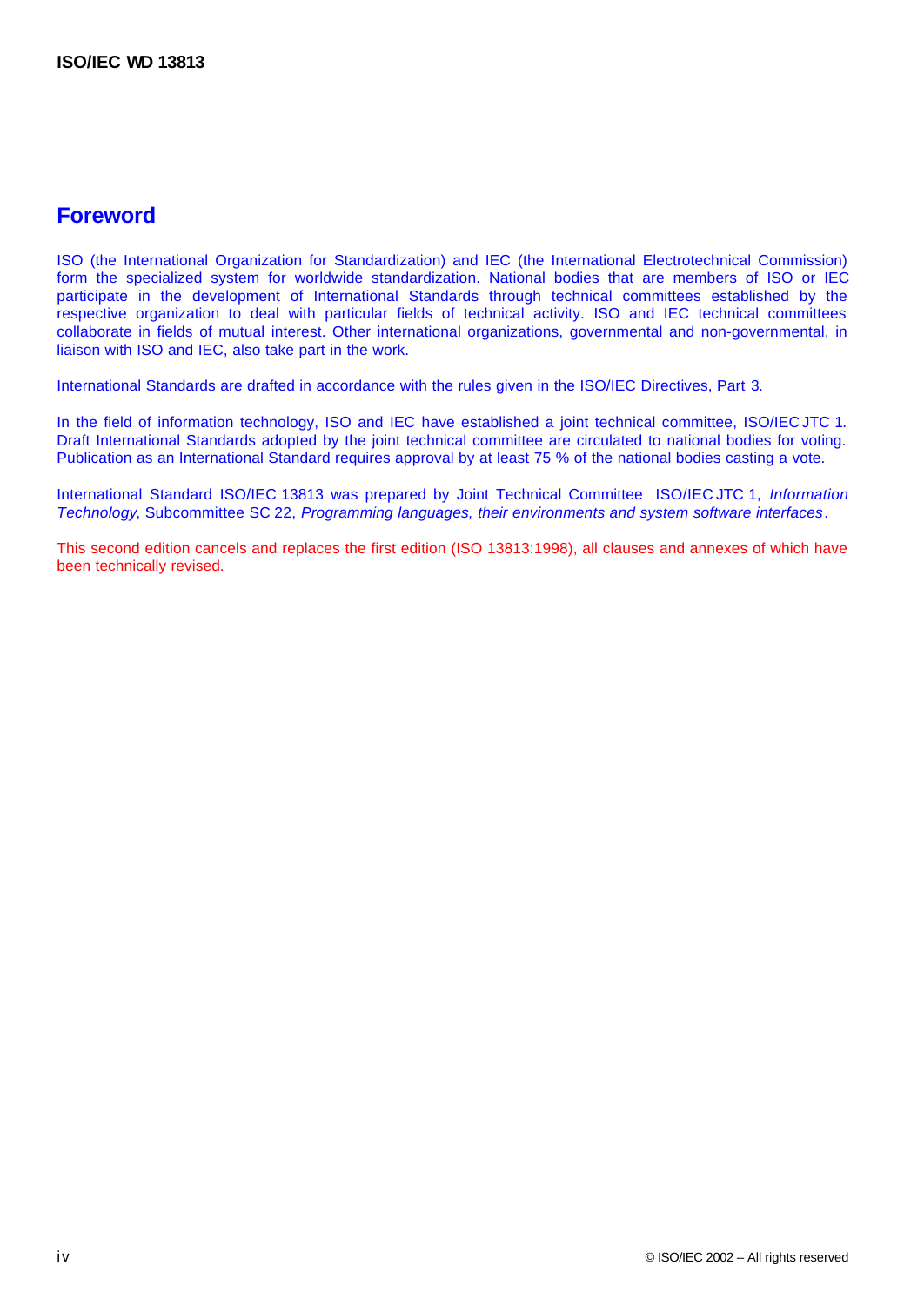# **Introduction**

The generic packages described here are intended to provide the basic real and complex vector and matrix operations from which portable, reusable applications can be built. This International Standard serves a broad class of applications with reasonable ease of use, while demanding implementations that are of high quality, capable of validation and also practical given the state of the art.

The specifications included in this International Standard are presented as compilable Ada specifications in Annex A and Annex B with explanatory text in numbered sections in the main body of text. The explanatory text is normative, with the exception of notes (labelled as such).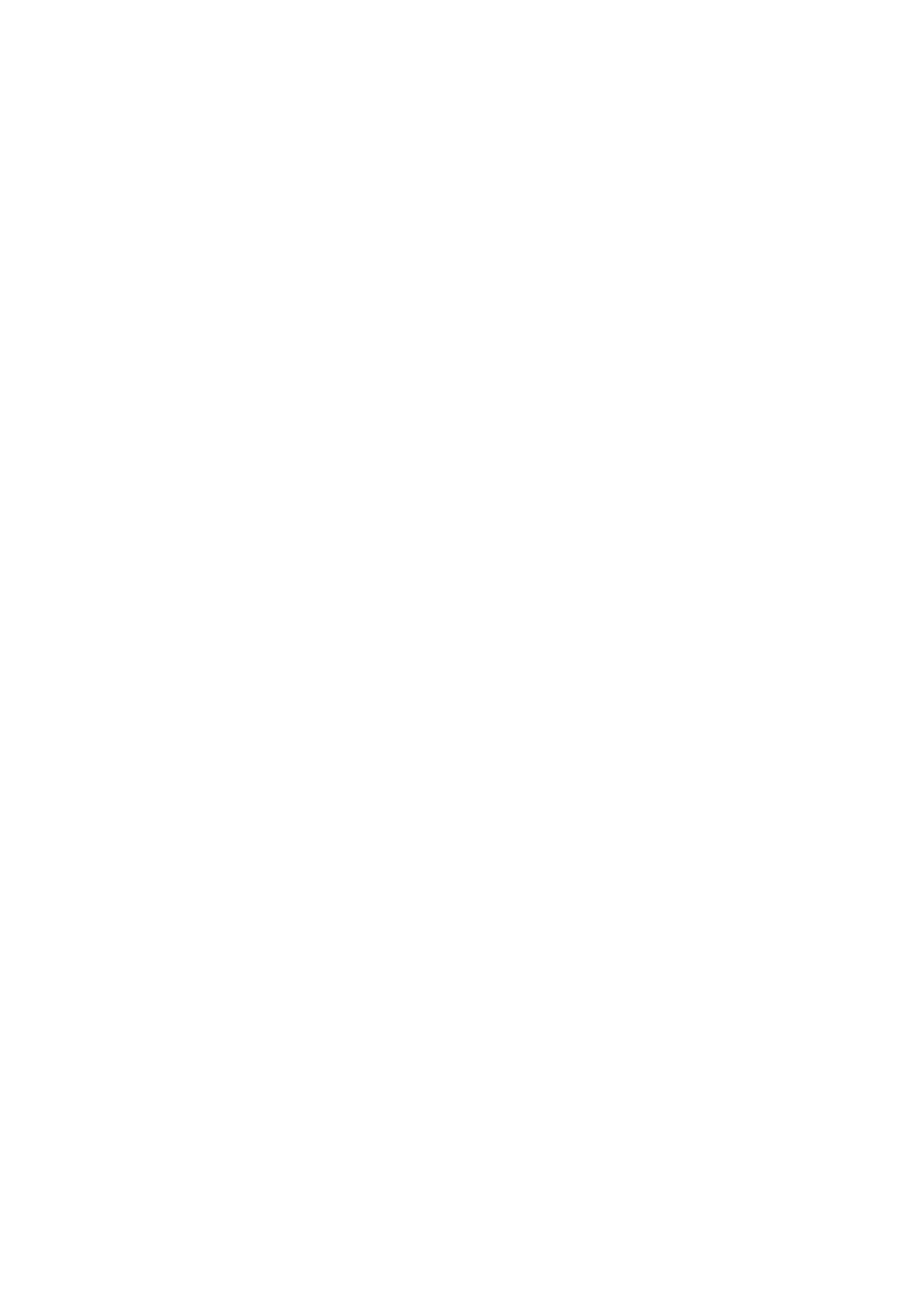# **Generic packages of real and complex vector and matrix type declarations and basic operations for Ada**

### **1 Scope**

This International Standard defines the specifications of two generic packages of vector and matrix operations called Ada.Numerics.Generic Real Arrays and Ada.Numerics.Generic Complex Arrays. The specifications of nongeneric packages called Ada.Numerics.Real\_Arrays and Ada.Numerics.Complex\_Arrays are also defined, together with those of analogous packages for other precisions. This International Standard does not provide the bodies of these packages.

This International Standard specifies certain fundamental vector and matrix arithmetic operations for real and complex numbers. They were chosen because of their utility in various application areas.

This International Standard is applicable to programming environments conforming to ISO/IEC 8652:1995.

### **2 Normative references**

The following normative documents contain provisions which, through reference in this text, constitute provisions of this International Standard. For dated references, subsequent amendments to, or revisions of, any of these publications do not apply. However, parties to agreements based on this International Standard are encouraged to investigate the possibility of applying the most recent editions of the normative documents indicated below. For undated references, the latest edition of the normative document referred to applies. Members of ISO and IEC maintain registers of currently valid International Standards.

ISO/IEC 8652:1995, *Information technology — Programming languages — Ada.*

### **3 Types and operations provided**

The following four array types are exported by the packages provided by this International Standard:

| Real Vector    | <b>Real Matrix</b> |
|----------------|--------------------|
| Complex_Vector | Complex_Matrix     |

Two composite types with elements of type Real are provided, Real\_Vector and Real\_Matrix, to represent real vectors and matrices, and two composite types with elements of type Complex are provided, Complex\_Vector and Complex\_Matrix, to represent complex vectors and matrices.

The following eighteen operations are provided:

| "⊥"                    | " "<br>$\blacksquare$ | $11 * 11$      | <b>H</b> /H |
|------------------------|-----------------------|----------------|-------------|
| $H*H$                  | "abs"                 | Conjugate      | Transpose   |
| Re                     | ım                    | Set Re         | Set Im      |
| Compose_From_Cartesian | Compose_From_Polar    | <b>Modulus</b> | Argument    |
| Unit Vector            | Identity_Matrix       |                |             |

These are the usual mathematical operators ("+", "-", "\*" and "/") for real and complex vectors and matrices (together with analogous componentwise operations for vectors); the exponentiation operator ("\*\*") for real and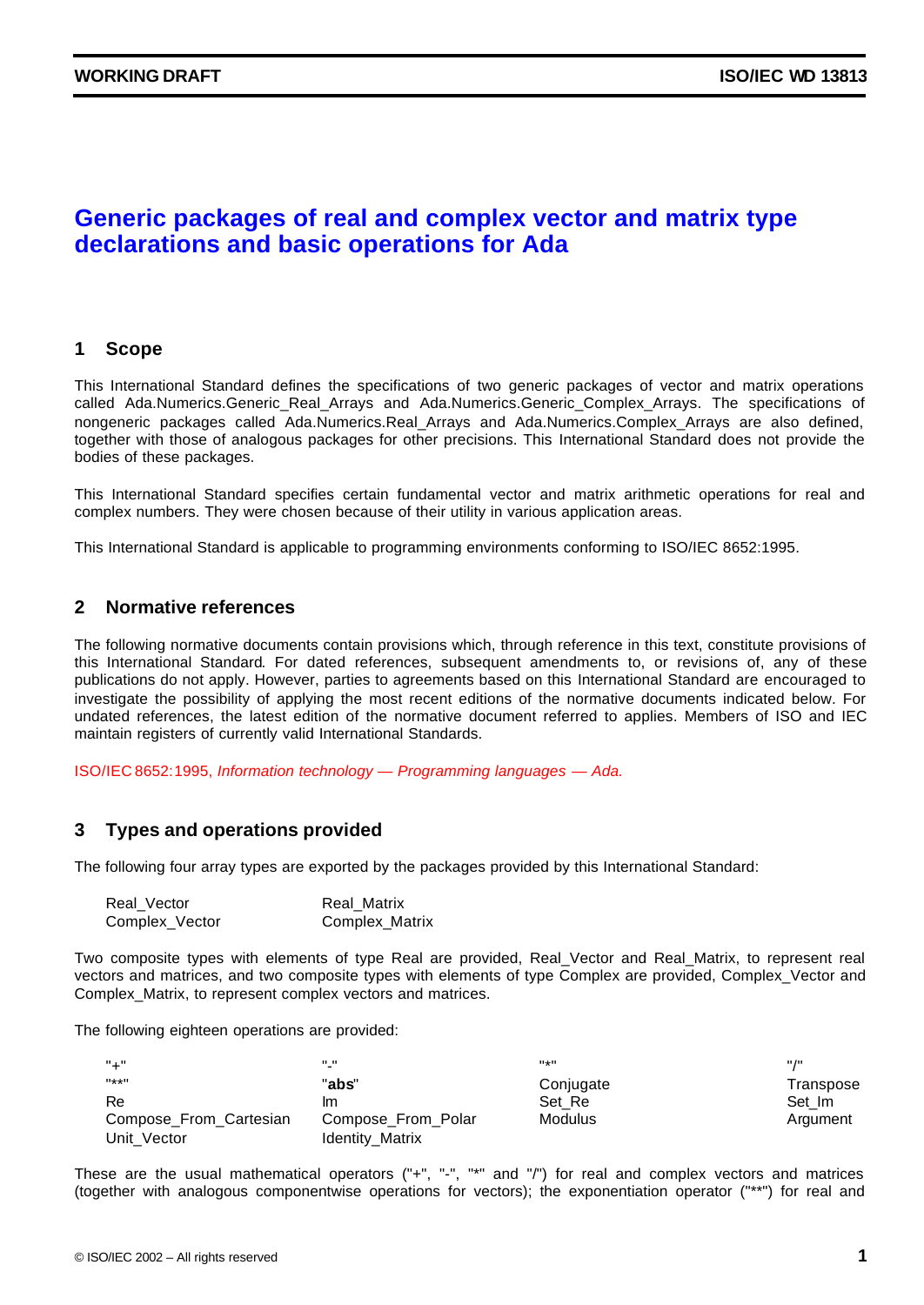complex vectors; the absolute value operator ("**abs**") for real and complex vectors and matrices; the conjugate operation (Conjugate) for complex vectors and matrices; the transpose operation (Transpose) for real and complex matrices; the cartesian component operations (Re, Im, Set\_Re, Set\_Im and Compose\_From\_Cartesian) for complex vectors and matrices, for selecting components and for composing from components; the polar component operations (Modulus, Argument and Compose\_From\_Polar) for complex vectors and matrices, for selecting components and for composing from components; and the initialising operations (Unit\_Vector and Identity Matrix) for real and complex vectors and matrices.

### **4 Instantiations**

This International Standard describes generic packages Ada.Numerics.Generic\_Real\_Arrays and Ada.Numerics.Generic\_Complex\_Arrays. Each package has a generic formal parameter, which is a generic formal floating-point type named Real. At instantiation, this parameter determines the precision of the arithmetic.

This International Standard also describes nongeneric packages Ada.Numerics.Real\_Arrays and Ada.Numerics.Complex\_Arrays, which provide the same capability as instantiations of the packages Ada.Numerics.Generic\_Real\_Arrays and Ada.Numerics.Generic\_Complex\_Arrays. It is required that nongeneric packages be constructed for each precision of floating-point type defined in package Standard of ISO/IEC 8652:1995.

### **5 Implementations**

An implementation of the array operations defined in Ada.Numerics.Generic\_Real\_Arrays and Ada.Numerics.Generic Complex Arrays shall conform to all of the implementation requirements specified for the corresponding (scalar) real type operations in ISO/IEC 8652:1995. An implementation of the array operations defined in Ada.Numerics.Generic\_Complex\_Arrays shall also conform to all of the implementation requirements specified for the corresponding (scalar) complex type operations in ISO/IEC 8652:1995.

The accuracy requirements for the results of array operations are defined in terms of corresponding accuracy requirements, specified in ISO/IEC 8652:1995, on their (real or complex) scalar elements, unless the mathematical definition of the operation includes an inner product (indicated in the specifications as such). The accuracy of operations involving inner products is beyond the scope of this International Standard, except that an implementation shall document what, if any, extended-precision accumulation of intermediate results is used to implement such inner products.

Implementations of Ada.Numerics.Generic\_Complex\_Arrays shall provide both a strict mode in which the accuracy requirements are observed, and an opposing relaxed mode, as defined in the Numerics Annex of ISO/IEC 8652:1995. Either mode may be the default mode, and the two modes need not actually be different. This is consistent with the numeric performance requirements for complex scalar arithmetic, and may in fact be inherited from an implementation of the package Ada.Numerics.Generic\_Complex\_Types specified in ISO/IEC 8652:1995.

Implementations are allowed to make reasonable assumptions about the environment in which they are to be used, but only when necessary in order to match algorithms to hardware characteristics in an economical manner. For example, an implementation is allowed to limit the precision it supports (by stating an assumed maximum value for System.Max Digits), since portable implementations would not, in general, be possible otherwise. All such limits and assumptions shall be clearly documented. By convention, an implementation of Ada.Numerics.Generic Real Arrays and Ada.Numerics.Generic Complex Arrays is said not to conform to this International Standard in any environment in which its limits or assumptions are not satisfied, and this International Standard does not define its behaviour in that environment. In effect, this convention delimits the portability of implementations.

In implementations of Ada.Numerics.Generic\_Complex\_Arrays, all operations involving mixed real and complex arithmetic are required to construct the result by using real arithmetic (instead of by converting real values to complex values and then using complex arithmetic). This facilitates support for a future Ada binding to IEC 559:1989.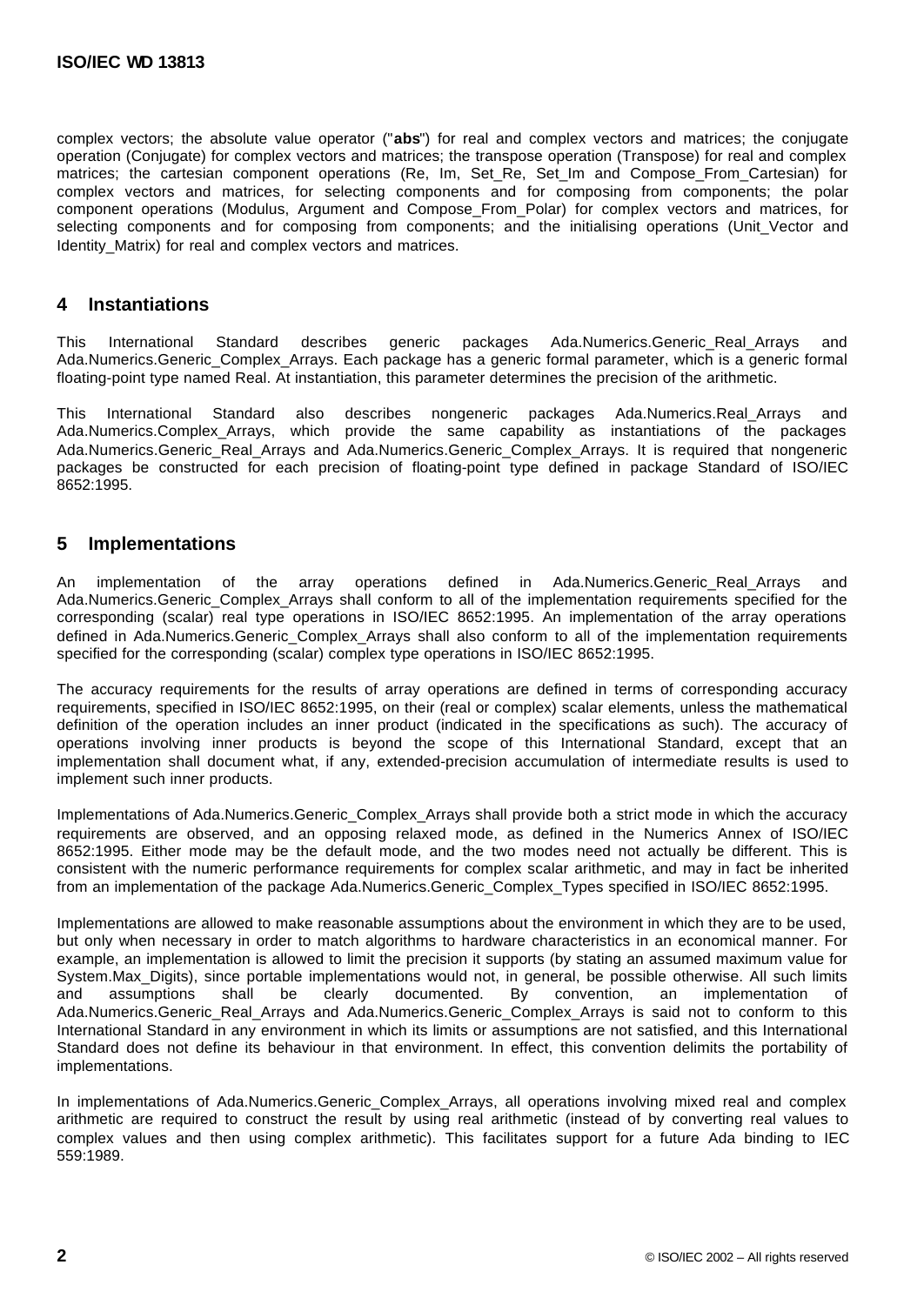Some hardware and their accompanying Ada implementations have the capability of representing and discriminating between positively and negatively signed zeros as a means (for example) of preserving the sign of an infinitesimal quantity that has underflowed to zero. Implementations in which Real'Signed\_Zeros is True should attempt to provide a rational treatment of the signs of zero results, result components and scalar elements of composite results.

## **6 Exceptions**

The Constraint\_Error exception, declared in package Standard of ISO/IEC 8652:1995, is raised by a subprogram in these generic packages when the argument(s) of the subprogram violate one or more of the conditions for matching elements of arrays (as in predefined equality); that is, for dyadic array operations, the bounds of the given left and right array operands need not be equal, but their appropriate vector lengths or row and/or column lengths (for matrices) shall be equal.

The Argument\_Error exception, declared in package Ada.Numerics of ISO/IEC 8652:1995, is raised by a subprogram in Ada.Numerics.Generic\_Complex\_Arrays when the argument(s) of the subprogram violate one or more of the conditions given in the subprogram's definition.

NOTE 1 These conditions are related only to the mathematical definition of the subprogram and are therefore implementation independent.

NOTE 2 These conditions are inherited from the corresponding scalar subprogram defined in Ada.Numerics.Generic\_Complex\_Types of ISO/IEC 8652:1995.

An implementation shall raise the Constraint Error exception for signalling division by zero in the following specific cases where the corresponding mathematical scalar results, or components thereof, are infinite, provided Real'Machine\_Overflows is True:

- a) array operations whose mathematical definition involves division of an element by (real or complex) zero;
- b) array operations whose mathematical definition involves exponentiation of (real or complex) zero by a negative (integer) exponent.

If Real'Machine\_Overflows is False, the result for each of the foregoing specific cases is unspecified. The Constraint\_Error exception shall also be raised by a subprogram for all of the exceptional conditions related to real and complex types as defined in ISO/IEC 8652:1995, provided Real'Machine\_Overflows is True.

For the case of floating-point overflow, some of the operations are allowed to raise Constraint Error for certain arguments for which neither a result, a result component, nor a scalar element of a composite result can overflow, provided Real'Machine\_Overflows is True. This freedom is granted for operations involving either an inner product or complex exponentiation. Permission to signal overflow in these cases recognizes the difficulty of avoiding overflow in the computation of intermediate results, given the current state of the art.

Besides Ada.Numerics.Argument Error and Constraint Error, the only exceptions allowed during a call to a subprogram in these packages are the other predefined exceptions declared in package Standard of ISO/IEC 8652:1995.

# **7 Generic Real Arrays Package**

The generic package Ada.Numerics.Generic Real Arrays defines operations and types for real vector and matrix arithmetic. One generic formal parameter, the floating-point type Real, is defined for Ada.Numerics.Generic\_Real\_Arrays. The corresponding generic actual parameter determines the precision of the arithmetic to be used in an instantiation of this generic package.

The Ada package specification for Ada.Numerics.Generic\_Real\_Arrays is given in Annex A.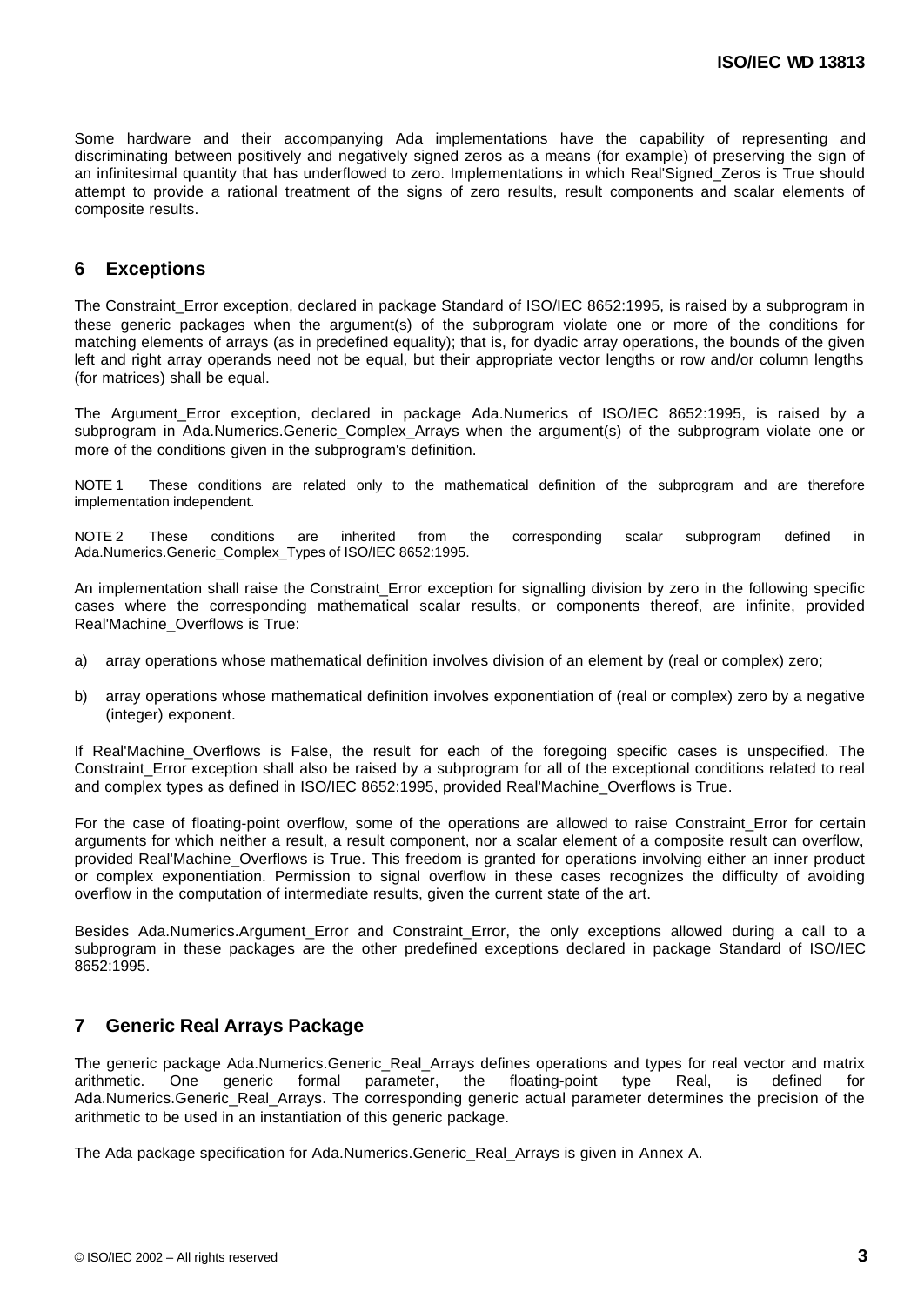### **7.1 Types**

Two types are defined and exported by Ada.Numerics.Generic\_Real\_Arrays. The composite type Real\_Vector is provided to represent a vector with elements of type Real; it is defined as an unconstrained, one-dimensional array with an index of type Integer. The composite type Real\_Matrix is provided to represent a matrix with elements of type Real; it is defined as an unconstrained, two-dimensional array with indices of type Integer.

#### **7.2 Real\_Vector arithmetic operations**

```
function "+" (Right : Real_Vector) return Real_Vector;
function "-" (Right : Real_Vector) return Real_Vector;
function "abs" (Right : Real_Vector) return Real_Vector;
```
Each operation returns the result of applying the appropriate operation to each element of Right. This is also the standard mathematical operation for vector identity, negation and absolute value.

Each array element of the result shall satisfy the (scalar) accuracy requirement of the appropriate operation, as defined in ISO/IEC 8652:1995.

```
function "+" (Left, Right : Real_Vector) return Real_Vector;
function "-" (Left, Right : Real_Vector) return Real_Vector;
function "*" (Left, Right : Real_Vector) return Real_Vector;
function "/" (Left, Right : Real_Vector) return Real_Vector;
```
Each operation returns the result of applying the appropriate operation to each element of Left and the matching element of Right. This is also the standard mathematical operation for vector addition, subtraction, multiplication and division. The index range of the result is Left'Range. The exception Constraint\_Error is raised if Left'Length ≠ Right'Length or if Real'Machine\_Overflows is True and division by zero is attempted. If Real'Machine\_Overflows is False, the result of division by zero is implementation defined.

Each array element of the result shall satisfy the (scalar) accuracy requirement of the appropriate operation, as defined in ISO/IEC 8652:1995.

**function** "\*\*" (Left : Real\_Vector; Right : Integer) **return** Real\_Vector;

This operation returns the result of applying the standard mathematical operation for exponentiation by an integer power to each element of Left. The index range of the result is Left'Range. The exception Constraint\_Error is raised if for some integer I (in the index range of Left), Left(I) = 0.0 and Right < 0.

Each array element of the result shall satisfy the (scalar) accuracy requirement of exponentiation by an integer power, as defined in ISO/IEC 8652:1995.

**function** "\*" (Left, Right : Real\_Vector) **return** Real'Base;

This operation returns the inner (dot) product of Left and Right.

The exception Constraint Error is raised if Left'Length  $\neq$  Right'Length.

This operation involves an inner product; an accuracy requirement is not specified.

Clause 6 applies when the elements of Left and Right are such that computation of an intermediate result could signal overflow.

#### **7.3 Real\_Vector scaling operations**

**function** "\*" (Left : Real'Base; Right : Real\_Vector) **return** Real\_Vector;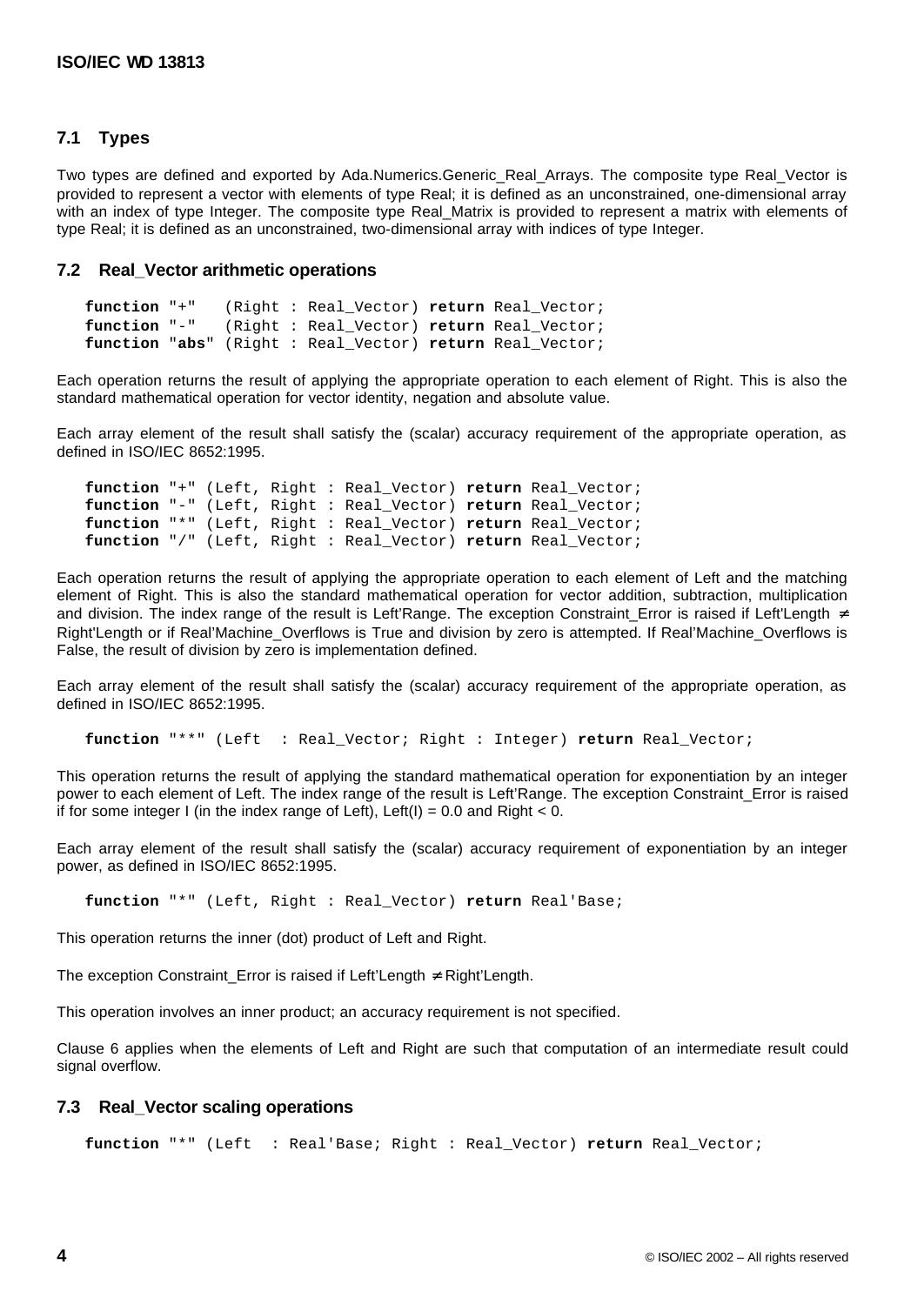This operation applies the standard mathematical operation for scaling a vector Right by a real number Left. The index range of the vector result is Right'Range.

Each array element of the result shall satisfy the (scalar) accuracy requirement of multiplication, as defined in ISO/IEC 8652:1995.

**function** "\*" (Left : Real\_Vector; Right : Real'Base) **return** Real\_Vector; **function** "/" (Left : Real\_Vector; Right : Real'Base) **return** Real\_Vector;

Each operation applies the standard mathematical operation for scaling a vector Left by a real number Right. The index range of the vector result is Left'Range. The exception Constraint\_Error is raised when division by zero is attempted and Real'Machine\_Overflows is True. If Real'Machine\_Overflows is False, the result of division by zero is implementation defined.

Each array element of the result shall satisfy the (scalar) accuracy requirement of the appropriate operation, as defined in ISO/IEC 8652:1995.

#### **7.4 Other Real\_Vector operations**

function Unit Vector (Index : Integer; Order : Positive; First : Integer := 1) **return** Real\_Vector;

This function returns a ``unit vector'' with Order elements and a lower bound of First. All elements are set to 0.0 except for the Index element which is set to 1.0. The exception Constraint\_Error is raised if Index < First, Index > First + Order - 1 or if First + Order - 1 > Integer'Last.

This function is exact.

#### **7.5 Real\_Matrix arithmetic operations**

```
function "+" (Right : Real_Matrix) return Real_Matrix;
function "-" (Right : Real_Matrix) return Real_Matrix;
function "abs" (Right : Real_Matrix) return Real_Matrix;
```
Each operation returns the result of applying the appropriate operation to each element of Right. This is also the standard mathematical operation for matrix identity, negation and absolute value. The index ranges of the result are those of Right.

Each array element of the result shall satisfy the (scalar) accuracy requirement of the appropriate operation, as defined in ISO/IEC 8652:1995.

**function** Transpose (X : Real\_Matrix) **return** Real\_Matrix;

This function returns the transpose of a matrix X. The index ranges of the result are X'Range(2) and X'Range(1) (first and second index respectively).

This function is exact.

**function** "+" (Left, Right : Real\_Matrix) **return** Real\_Matrix; **function** "-" (Left, Right : Real\_Matrix) **return** Real\_Matrix;

Each operation returns the result of applying the appropriate operation to each element of Left and the matching element of Right. This is also the standard mathematical operation for matrix addition and subtraction. The index ranges of the result are those of Left. The exception Constraint Error is raised if Left'Length(1)  $\neq$  Right'Length(1) or Left'Length(2)  $\neq$  Right'Length(2).

Each array element of the result shall satisfy the (scalar) accuracy requirement of the appropriate operation, as defined in ISO/IEC 8652:1995.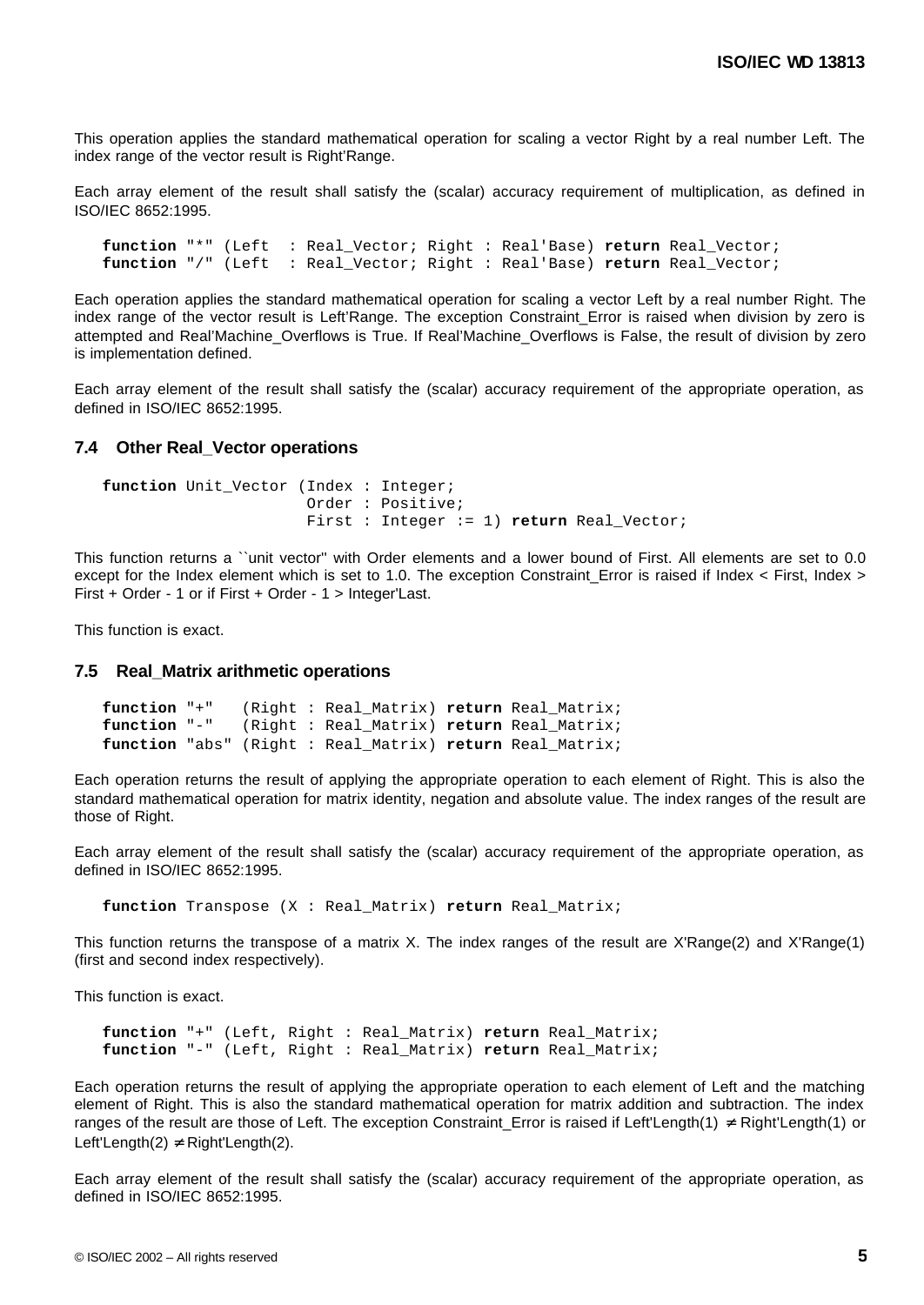**function** "\*" (Left, Right : Real\_Matrix) **return** Real\_Matrix;

This operation applies the standard mathematical operation for matrix multiplication. The index ranges of the result are Left'Range(1) and Right'Range(2) (first and second index respectively). The exception Constraint\_Error is raised if Left'Length(2)  $\neq$  Right'Length(1).

This operation involves an inner product; an accuracy requirement is not specified.

Clause 6 applies when the elements of Left and Right are such that computation of an intermediate result could signal overflow.

**function** "\*" (Left, Right : Real\_Vector) **return** Real\_Matrix;

This operation applies the standard mathematical operation for multiplication of a (column) vector Left by a (row) vector Right. The index ranges of the matrix result are Left'Range and Right'Range (first and second index respectively).

Each array element of the result shall satisfy the (scalar) accuracy requirement of multiplication, as defined in ISO/IEC 8652:1995.

**function** "\*" (Left : Real\_Vector; Right : Real\_Matrix) **return** Real\_Vector;

This operation applies the standard mathematical operation for multiplication of a (row) vector Left by a matrix Right. The index range of the (row) vector result is Right'Range(2). The exception Constraint\_Error is raised if Left'Length  $\neq$  Right'Length(1).

This operation involves an inner product; an accuracy requirement is not specified.

Clause 6 applies when the elements of Left and Right are such that computation of an intermediate result could signal overflow.

**function** "\*" (Left : Real\_Matrix; Right : Real\_Vector) **return** Real\_Vector;

This operation applies the standard mathematical operation for multiplication of a matrix Left by a (column) vector Right. The index range of the (column) vector result is Left'Range(1). The exception Constraint\_Error is raised if Left'Length(2)  $\neq$  Right'Length.

This operation involves an inner product; an accuracy requirement is not specified.

Clause 6 applies when the elements of Left and Right are such that computation of an intermediate result could signal overflow.

#### **7.6 Real\_Matrix scaling operations**

**function** "\*" (Left : Real'Base; Right : Real\_Matrix) **return** Real\_Matrix;

This operation applies the standard mathematical operation for scaling a matrix Right by a real number Left. The index ranges of the matrix result are those of Right.

Each array element of the result shall satisfy the (scalar) accuracy requirement of multiplication, as defined in ISO/IEC 8652:1995.

**function** "\*" (Left : Real\_Matrix; Right : Real'Base) **return** Real\_Matrix; **function** "/" (Left : Real\_Matrix; Right : Real'Base) **return** Real\_Matrix;

Each operation applies the standard mathematical operation for scaling a matrix Left by a real number Right. The index ranges of the matrix result are those of Left. The exception Constraint Error is raised when division by zero is attempted.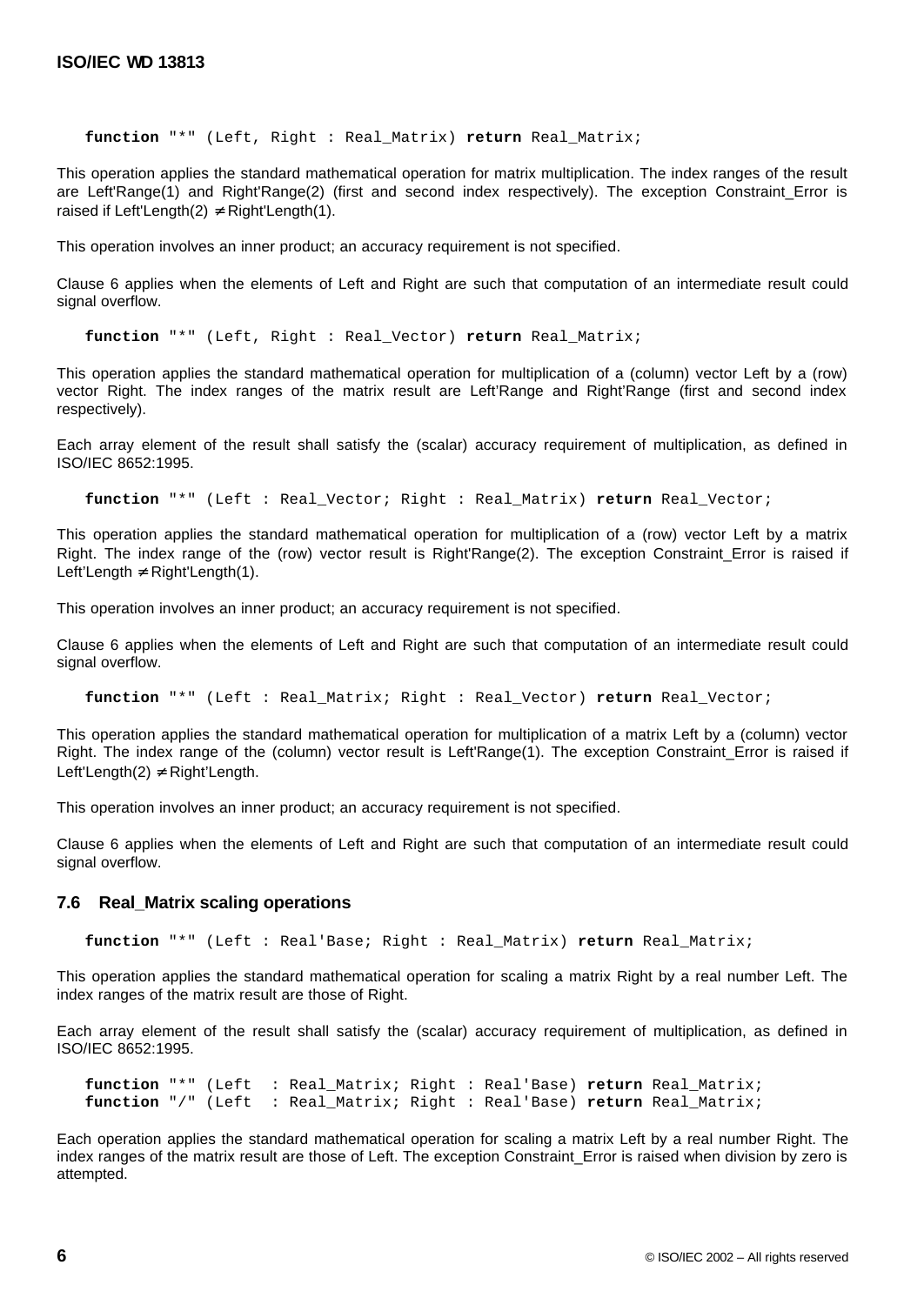Each array element of the result shall satisfy the (scalar) accuracy requirement of the appropriate operation, as defined in ISO/IEC 8652:1995.

#### **7.7 Other Real\_Matrix operations**

**function** Identity Matrix (Order : Positive; First 1, First 2 : Integer := 1) **return** Real Matrix;

This function returns a square "identity matrix" with Order<sup>2</sup> elements and lower bounds of First\_1 and First\_2 (for the first and second index ranges respectively). All elements are set to 0.0 except for the main diagonal, whose elements are set to 1.0. The exception Constraint Error is raised if First 1 + Order - 1 > Integer'Last or First 2 + Order - 1 > Integer'Last.

This function is exact.

### **8 Generic Complex Arrays Package**

The generic package Ada.Numerics.Generic\_Complex\_Arrays defines operations and types for complex and mixed real and complex vector and matrix arithmetic. Two formal package parameters, Real\_Arrays and Complex\_Types are defined for Ada.Numerics.Generic\_Complex\_Arrays. The precision of the floating-point arithmetic to be used in an instantiation of this generic package is obtained from the actual parameter of the instantiation of the formal package parameters.

The Ada package specification for Ada.Numerics.Generic\_Complex\_Arrays is given in Annex B.

#### **8.1 Types**

Two types are defined and exported by Ada.Numerics.Generic\_Complex\_Arrays. The composite type Complex Vector is provided to represent a vector with elements of type Complex; it is defined as an unconstrained, one-dimensional array with an index of type Integer. The composite type Complex\_Matrix is provided to represent a matrix with elements of type Complex; it is defined as an unconstrained, two-dimensional array with indices of type Integer.

#### **8.2 Complex\_Vector selection, conversion and composition operations**

```
function Re (X : Complex_Vector) return Real_Vector;
function Im (X : Complex_Vector) return Real_Vector;
```
Each function returns a vector of the specified cartesian component-parts of X. The index range of the result is X'Range.

Each function is exact.

**procedure** Set\_Re (X : **in out** Complex\_Vector; Re : **in** Real\_Vector); **procedure** Set\_Im (X : **in out** Complex\_Vector; Im : **in** Real\_Vector);

Each procedure resets the specified (cartesian) component of each of the elements of X; the other (cartesian) component of each of the elements is unchanged. The exception Constraint Error is raised if X'Length  $\neq$  Re'Length and if  $X'$ Length  $\neq$  Im'Length.

Each procedure is exact.

```
function Compose_From_Cartesian (Re : Real_Vector) return Complex_Vector;
function Compose_From_Cartesian (Re, Im : Real_Vector) return Complex_Vector;
```
Each function constructs a vector of Complex results (in cartesian representation) formed from given vectors of cartesian component-parts (when only the real component-parts are given, imaginary component-parts of zero are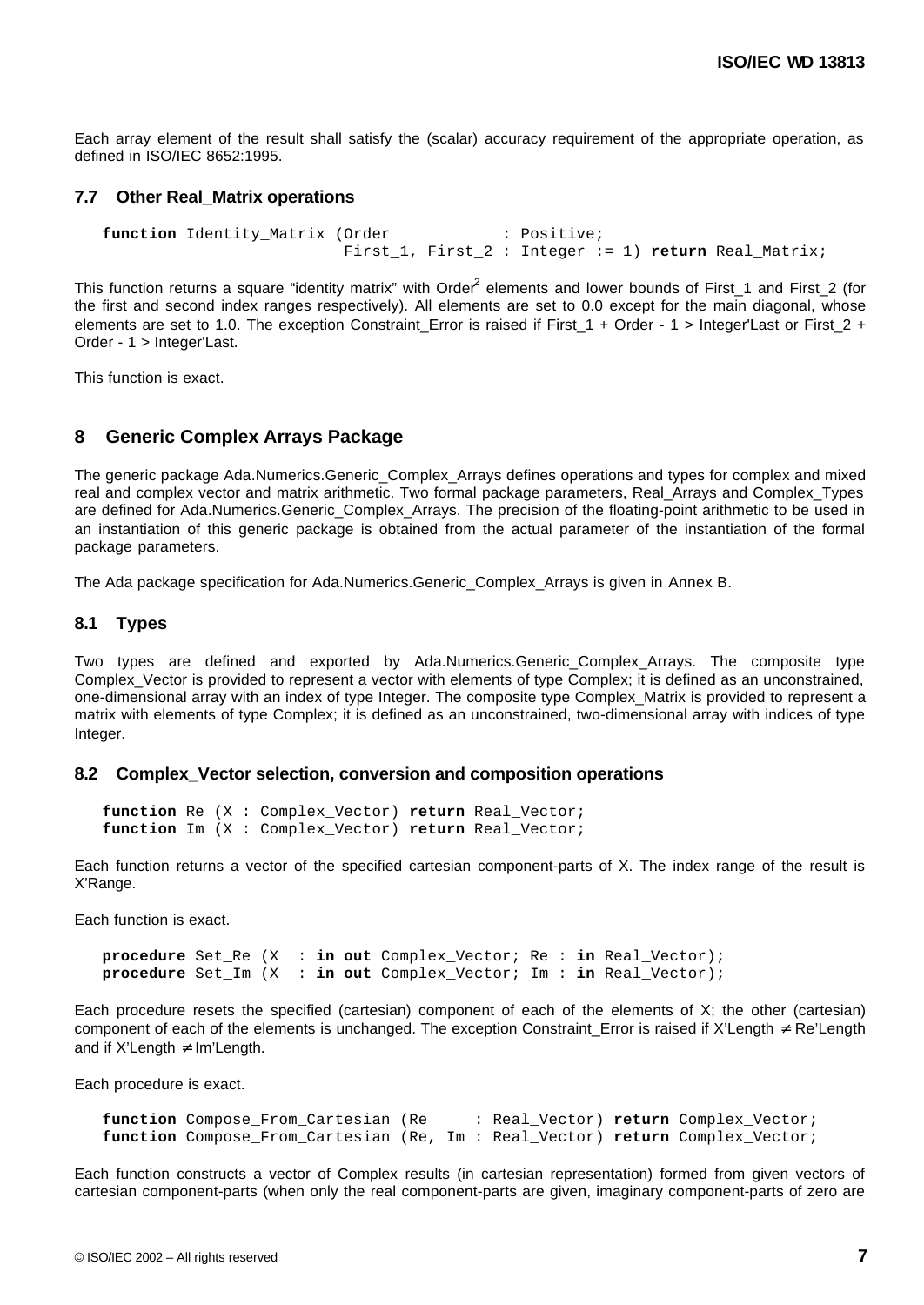assumed). The index range of the result is Re'Range. The exception Constraint\_Error is raised if Re'Length ≠ Im'Length.

Each function is exact.

**function** Modulus (X : Complex\_Vector) **return** Real\_Vector; **function** "abs" (Right : Complex\_Vector) **return** Real\_Vector **renames** Modulus; **function** Argument (X : Complex Vector) **return** Real Vector; **function** Argument (X : Complex Vector; Cycle : Real'Base) **return** Real\_Vector;

Each function calculates and returns a vector of the specified polar components of X. The index range of the result is X'Range. Each array element of the result shall satisfy the (scalar) range definition of the appropriate function.

Cycle defines the period of Argument; when no Cycle is given, a period of  $2\pi$  is assumed. The exception Ada.Numerics.Argument\_Error is raised for Cycle  $\leq 0.0$ .

Each array element of the result shall satisfy the (scalar) accuracy requirement of the appropriate function.

```
function Compose_From_Polar (Modulus, Argument : Real_Vector)
   return Complex_Vector;
function Compose_From_Polar (Modulus, Argument : Real_Vector; Cycle : Real'Base)
   return Complex_Vector;
```
Each function constructs a vector of Complex results (in cartesian representation) formed from given vectors of polar components. Each element of Argument is assumed to have a period of Cycle (and is reduced accordingly); when no Cycle is given, a period of 2π is assumed. The index range of the result is Modulus'Range. The exception Constraint\_Error is raised if Modulus'Length ≠ Argument'Length; the exception Ada.Numerics.Argument\_Error is raised for Cycle  $\leq 0.0$ .

Each array element of the result shall satisfy the (scalar) accuracy requirement of the appropriate function.

#### **8.3 Complex\_Vector arithmetic operations**

```
function "+" (Right : Complex_Vector) return Complex_Vector;
function "-" (Right : Complex_Vector) return Complex_Vector;
```
Each operation returns the result of applying the appropriate operation to each element of Right. This is also the standard mathematical operation for vector identity and negation. The index range of the result is Right'Range.

Each array element of the result shall satisfy the (scalar) accuracy requirement of the appropriate operation for complex arithmetic.

**function** Conjugate (X : Complex\_Vector) **return** Complex\_Vector;

This function returns the result of applying the standard mathematical operation for complex conjugation to each element of X. The index range of the result is X'Range.

Each array element of the result shall satisfy the (scalar) accuracy requirement of complex conjugation.

```
function "+" (Left, Right : Complex_Vector) return Complex_Vector;
function "-" (Left, Right : Complex_Vector) return Complex_Vector;
function "*" (Left, Right : Complex_Vector) return Complex_Vector;
function "/" (Left, Right : Complex_Vector) return Complex_Vector;
```
Each operation returns the result of applying the appropriate operation to each element of Left and the matching element of Right. This is also the standard mathematical operation for vector addition, subtraction, multiplication and division. The index range of the result is Left'Range. The exception Constraint\_Error is raised if Left'Length ≠ Right'Length, and when division by (complex) zero is attempted.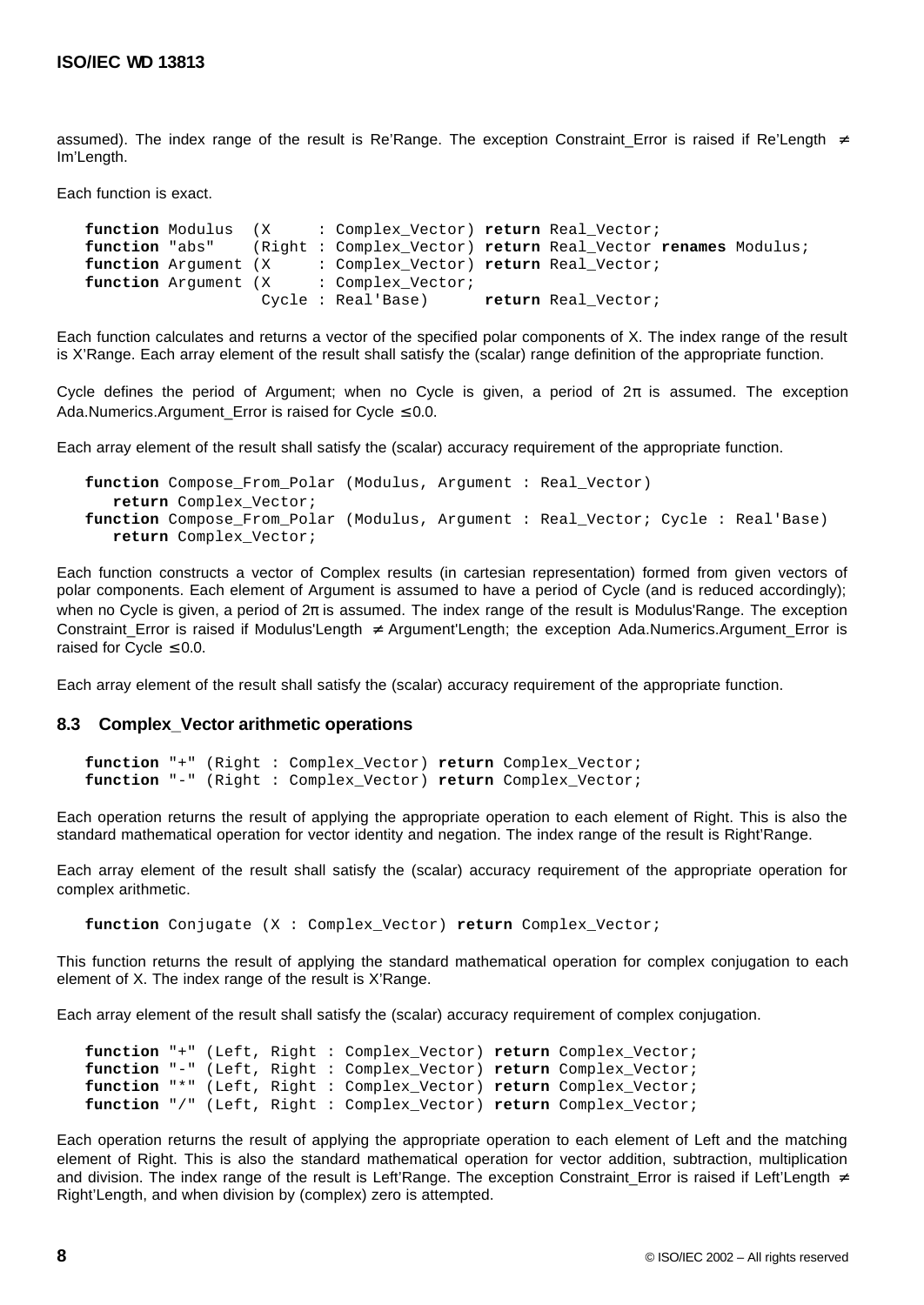Each array element of the result shall satisfy the (scalar) accuracy requirement of the appropriate operation for complex arithmetic.

**function** "\*\*" (Left : Complex\_Vector; Right : Integer) **return** Complex\_Vector;

This operation returns the result of applying the standard mathematical operation for complex exponentiation by an integer power to each element of Left. The index range of the result is Left'Range. The exception Constraint\_Error is raised if for some integer I (in the index range of Left), Left(I) =  $(0.0, 0.0)$  and Right < 0.

Each array element of the result shall satisfy the (scalar) accuracy requirement of complex exponentiation by an integer power.

**function** "\*" (Left, Right : Complex\_Vector) **return** Complex;

This operation returns the inner (dot) product of Left and Right; no complex conjugation is performed. The exception Constraint Error is raised if Left'Length  $\neq$  Right'Length.

This operation involves an inner product; an accuracy requirement is not specified.

Clause 6 applies when the elements of Left and Right are such that computation of an intermediate result could signal overflow.

#### **8.4 Mixed Real\_Vector and Complex\_Vector arithmetic operations**

|  |  | function "+" (Left : Real_Vector;              |                        |
|--|--|------------------------------------------------|------------------------|
|  |  | Right : Complex Vector) return Complex Vector; |                        |
|  |  | function "+" (Left : Complex_Vector;           |                        |
|  |  | Right : Real Vector)                           | return Complex Vector; |
|  |  | function "-" (Left : Real_Vector;              |                        |
|  |  | Right : Complex Vector) return Complex Vector; |                        |
|  |  | function "-" (Left : Complex_Vector;           |                        |
|  |  | Right : Real Vector)                           | return Complex_Vector; |
|  |  | function "*" (Left : Real_Vector;              |                        |
|  |  | Right: Complex Vector) return Complex Vector;  |                        |
|  |  | function "*" (Left : Complex_Vector;           |                        |
|  |  | Right : Real_Vector)                           | return Complex Vector; |
|  |  | function "/" (Left : Real_Vector;              |                        |
|  |  | Right : Complex Vector) return Complex Vector; |                        |
|  |  | function "/" (Left : Complex Vector;           |                        |
|  |  | Right : Real Vector)                           | return Complex_Vector; |

Each operation returns the result of applying the appropriate operation to each element of Left and the matching element of Right. This is also the standard mathematical operation for vector addition, subtraction, multiplication and division. The index range of the result is Left'Range. The exception Constraint Error is raised if Left'Length ≠ Right'Length, and when division by (real or complex) zero is attempted.

Each array element of the result shall satisfy the (scalar) accuracy requirement of the appropriate operation for mixed real and complex arithmetic.

**function** "\*" (Left : Real\_Vector; Right : Complex\_Vector) **return** Complex; **function** "\*" (Left : Complex\_Vector; Right : Real\_Vector) **return** Complex;

Each operation returns the inner (dot) product of Left and Right. The exception Constraint\_Error is raised if Left'Length ≠ Right'Length.

This operation involves an inner product; an accuracy requirement is not specified.

Clause 6 applies when the elements of Left and Right are such that computation of an intermediate result could signal overflow.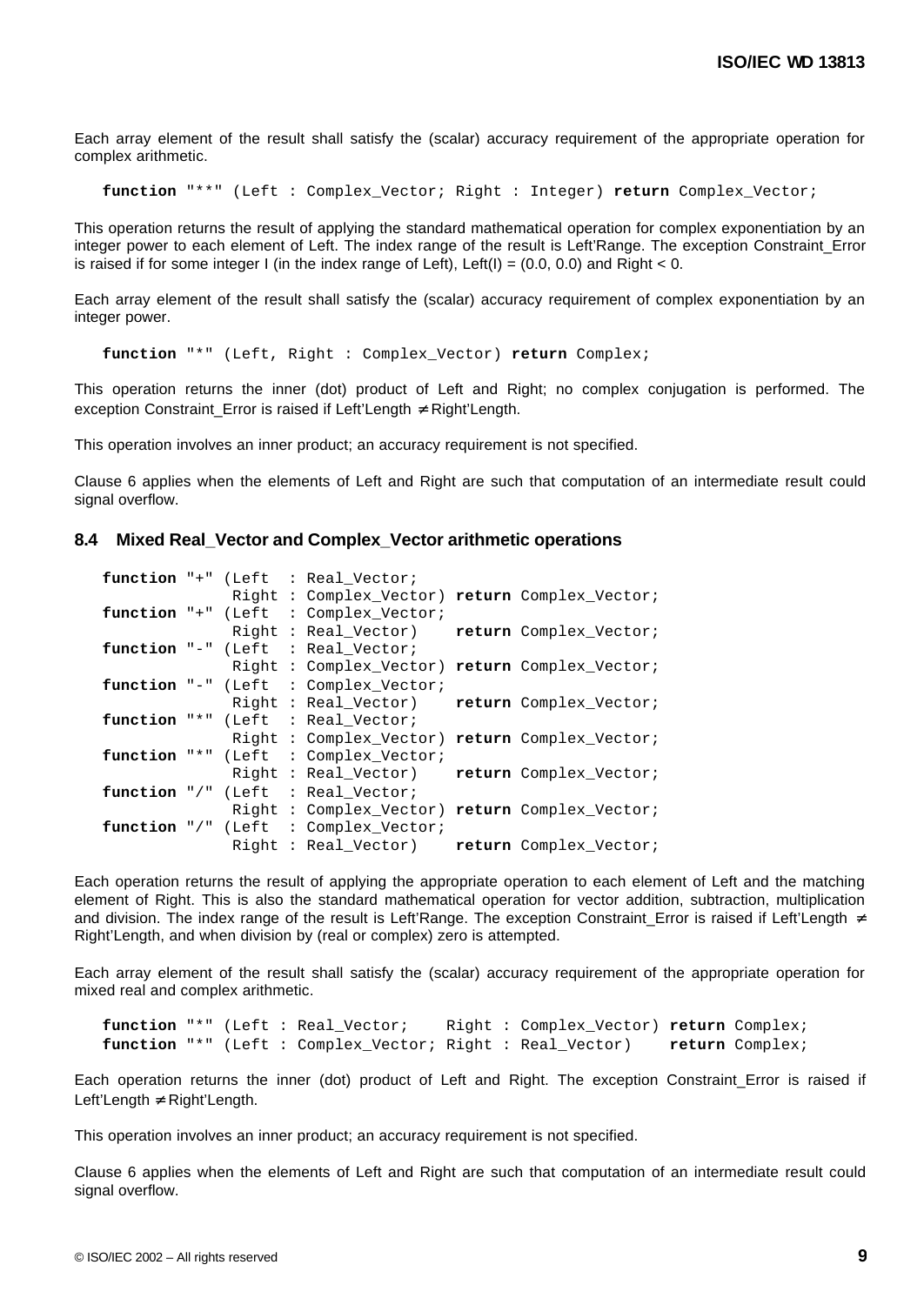#### **8.5 Complex\_Vector scaling operations**

**function** "\*" (Left : Complex; Right : Complex\_Vector) **return** Complex\_Vector;

Each operation applies the standard mathematical operation for scaling a vector Right by a complex number Left. The index range of the result is Right'Range.

Each array element of the result shall satisfy the (scalar) accuracy requirement of complex multiplication.

**function** "\*" (Left : Complex\_Vector; Right : Complex) **return** Complex\_Vector; **function** "/" (Left : Complex\_Vector; Right : Complex) **return** Complex\_Vector;

Each operation applies the standard mathematical operation for scaling a vector Left by a complex number Right. The index range of the result is Left'Range. The exception Constraint\_Error is raised when division by (complex) zero is attempted.

Each array element of the result shall satisfy the (scalar) accuracy requirement of the appropriate operation for complex arithmetic.

**function** "\*" (Left : Real'Base; Right : Complex\_Vector) **return** Complex\_Vector;

Each operation applies the standard mathematical operation for scaling a complex vector Right by a real number Left. The index range of the result is Right'Range.

Each array element of the result shall satisfy the (scalar) accuracy requirement of mixed real and complex multiplication.

**function** "\*" (Left : Complex\_Vector; Right : Real'Base) **return** Complex\_Vector; **function** "/" (Left : Complex\_Vector; Right : Real'Base) **return** Complex\_Vector;

Each operation applies the standard mathematical operation for scaling a complex vector Left by a real number Right. The index range of the result is Left'Range. The exception Constraint\_Error is raised when division by (real) zero is attempted.

Each array element of the result shall satisfy the (scalar) accuracy requirement of the appropriate operation for mixed real and complex arithmetic.

#### **8.6 Other Complex\_Vector operations**

```
function Unit_Vector (Index : Integer;
                      Order : Positive;
                       First : Integer := 1) return Complex_Vector;
```
This function returns a ``unit vector'' with Order elements and a lower bound of First. All elements are set to (0.0,0.0) except for the Index element which is set to (1.0,0.0). The exception Constraint\_Error is raised if Index < First, Index > First + Order - 1, or if First + Order - 1 > Integer'Last.

This function is exact.

#### **8.7 Complex\_Matrix selection, conversion and composition operations**

```
function Re (X : Complex_Matrix) return Real_Matrix;
function Im (X : Complex_Matrix) return Real_Matrix;
```
Each function returns a matrix of the specified cartesian component-parts of X. The index ranges of the result are those of X.

Each function is exact.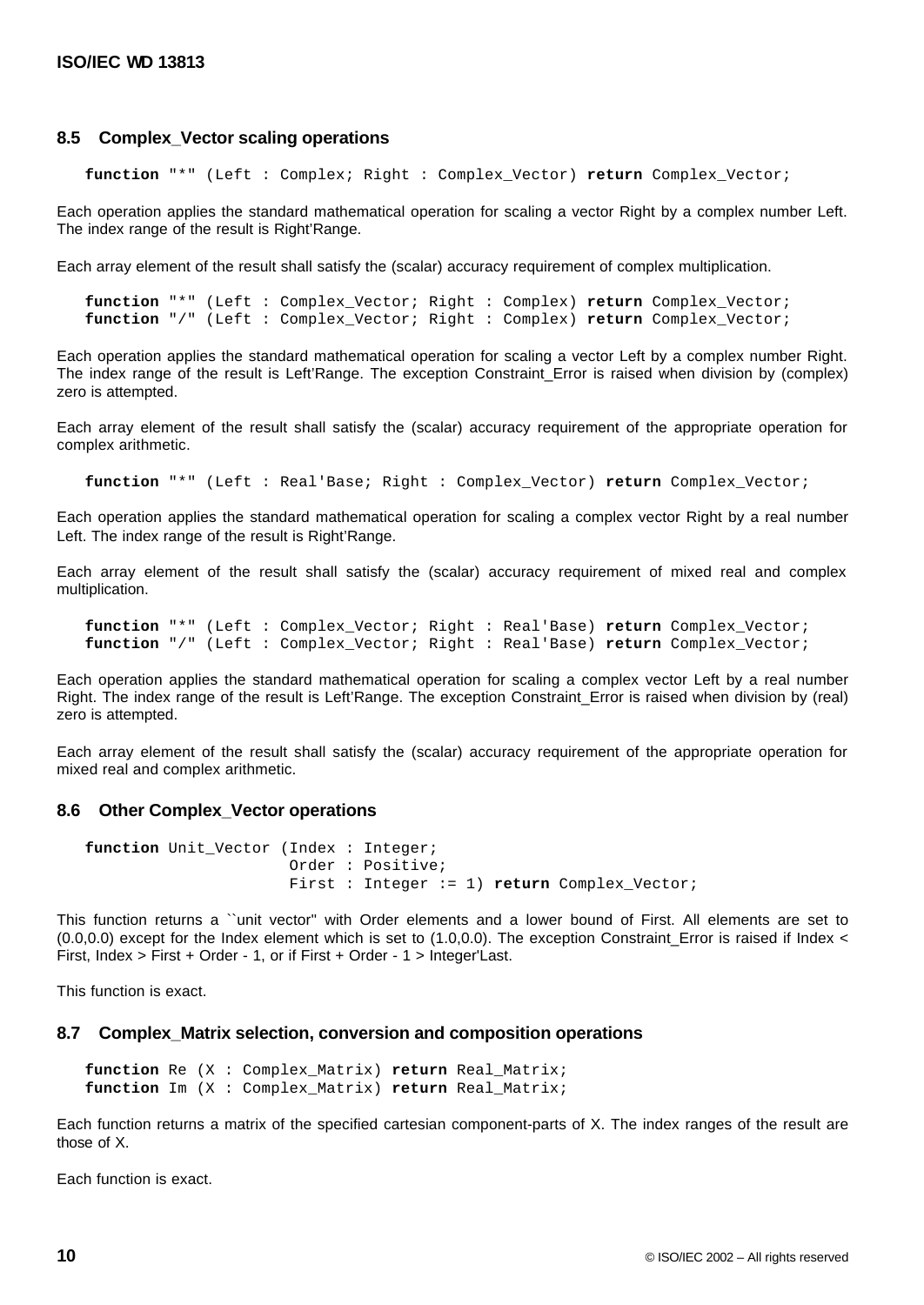**procedure** Set\_Re (X : **in out** Complex\_Matrix; Re : **in** Real\_Matrix); **procedure** Set\_Im (X : **in out** Complex\_Matrix; Im : **in** Real\_Matrix);

Each procedure resets the specified (cartesian) component of each of the elements of X; the other (cartesian) component of each of the elements is unchanged. The exception Constraint\_Error is raised if X'Length(1) ≠ Re'Length(1) or X'Length(2)  $\neq$  Re'Length(2) and if X'Length(1)  $\neq$  Im'Length(1) or X'Length(2)  $\neq$  Im'Length(2).

Each procedure is exact.

**function** Compose\_From\_Cartesian (Re : Real\_Matrix) **return** Complex\_Matrix; **function** Compose\_From\_Cartesian (Re, Im : Real\_Matrix) **return** Complex\_Matrix;

Each function constructs a matrix of Complex results (in cartesian representation) formed from given matrices of cartesian component-parts (when only the real component-parts are given, imaginary component-parts of zero are assumed). The index ranges of the result are those of Re.

The exception Constraint\_Error is raised if Re'Length(1)  $\neq$  Im'Length(1) or Re'Length(2)  $\neq$  Im'Length(2).

Each function is exact.

```
function Modulus (X : Complex_Matrix) return Real_Matrix;<br>function "abs" (Right : Complex Matrix) return Real Matrix
                     function "abs" (Right : Complex_Matrix) return Real_Matrix renames Modulus;
function Argument (X : Complex_Matrix) return Real_Matrix;
function Argument (X : Complex Matrix;
                       Cycle : Real'Base) return Real_Matrix;
```
Each function calculates and returns a matrix of the specified polar component-parts of X. The index ranges of the result are those of X. Each array element of the result shall satisfy the (scalar) range definition of the appropriate function.

Cycle defines the period of Argument; when no Cycle is given, a period of  $2\pi$  is assumed. The exception Ada.Numerics.Argument Error is raised for Cycle  $\leq 0.0$ .

Each array element of the result shall satisfy the (scalar) accuracy requirement of the appropriate function.

```
function Compose_From_Polar (Modulus, Argument : Real_Matrix)
   return Complex_Matrix;
function Compose_From_Polar (Modulus, Argument : Real_Matrix;
                            Cycle : Real'Base)
   return Complex_Matrix;
```
Each function constructs a matrix of Complex results (in cartesian representation) formed from given matrices of polar component-parts. Each element of Argument is assumed to have a period of Cycle (and is reduced accordingly); when no Cycle is given, a period of 2π is assumed. The index ranges of the result are those of Modulus. The exception Constraint\_Error is raised if Modulus'Length(1) ≠ Argument'Length(1) or Modulus'Length(2) ≠ Argument'Length(2); the exception Ada.Numerics.Argument\_Error is raised for Cycle ≤ 0.0.

Each array element of the result shall satisfy the (scalar) accuracy requirement of the appropriate function.

#### **8.8 Complex\_Matrix arithmetic operations**

```
function "+" (Right : Complex_Matrix) return Complex_Matrix;
function "-" (Right : Complex_Matrix) return Complex_Matrix;
```
Each operation returns the result of applying the appropriate operation to each element of Right. This is also the standard mathematical operation for matrix identity and negation. The index ranges of the result are those of Right.

Each array element of the result shall satisfy the (scalar) accuracy requirement of the appropriate operation for complex arithmetic.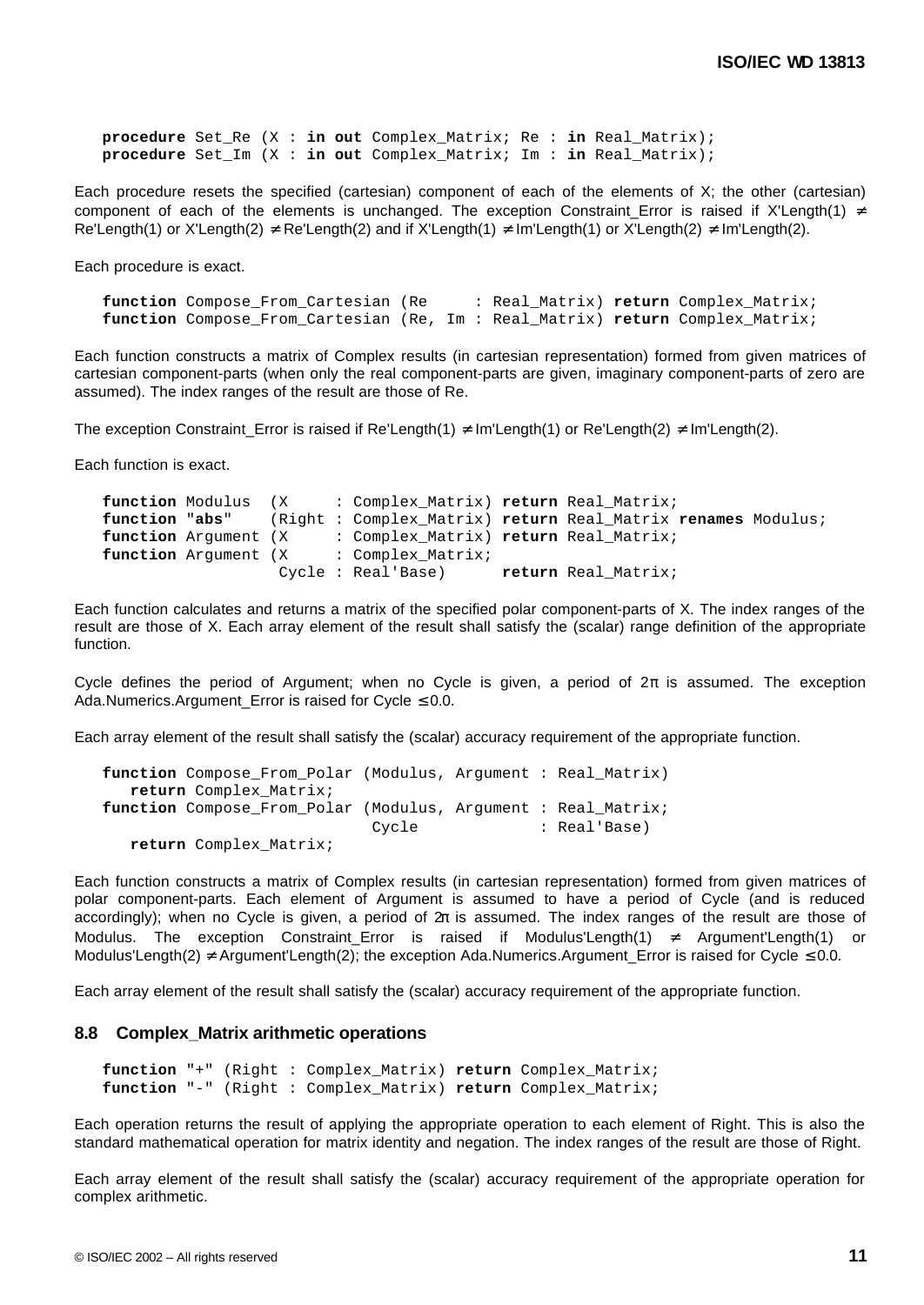**function** Conjugate (X : Complex\_Matrix) **return** Complex\_Matrix;

This function returns the result of applying the standard mathematical operation for complex conjugation to each element of X. The index ranges of the result are those of X.

Each array element of the result shall satisfy the (scalar) accuracy requirement of complex conjugation.

**function** Transpose (X : Complex\_Matrix) **return** Complex\_Matrix;

This function returns the transpose of a matrix X. The index ranges of the result are X'Range(2) and X'Range(1) (first and second index respectively).

This function is exact.

**function** "+" (Left, Right : Complex\_Matrix) **return** Complex\_Matrix; **function** "-" (Left, Right : Complex\_Matrix) **return** Complex\_Matrix;

Each operation applies the appropriate standard mathematical operation for matrix addition or subtraction. The index ranges of the result are those of Left. The exception Constraint\_Error is raised if Left'Length(1)  $\neq$ Right'Length(1) or Left'Length(2)  $\neq$  Right'Length(2).

Each array element of the result shall satisfy the (scalar) accuracy requirement of the appropriate operation for complex arithmetic.

**function** "\*" (Left, Right : Complex\_Matrix) **return** Complex\_Matrix;

This operation applies the standard mathematical operation for matrix multiplication. The index ranges of the result are Left'Range(1) and Right'Range(2) (first and second index respectively). The exception Constraint\_Error is raised if Left'Length(2)  $\neq$  Right'Length(1).

This operation involves an inner product; an accuracy requirement is not specified.

Clause 6 applies when the elements of Left and Right are such that computation of an intermediate result could signal overflow.

**function** "\*" (Left, Right : Complex\_Vector) **return** Complex\_Matrix;

This operation applies the standard mathematical operation for multiplication of a (column) vector by a (row) vector. The index ranges of the matrix result are Left'Range and Right'Range (first and second index respectively).

Each array element of the result shall satisfy the (scalar) accuracy requirement of complex multiplication.

function "\*" (Left : Complex\_Vector; Right : Complex\_Matrix) **return** Complex\_Vector;

This operation applies the standard mathematical operation for multiplication of a (row) vector by a matrix. The index range of the (row) vector result is Right'Range(2). The exception Constraint\_Error is raised if Left'Length ≠ Right'Length(1).

This operation involves an inner product; an accuracy requirement is not specified.

Clause 6 applies when the elements of Left and Right are such that computation of an intermediate result could signal overflow.

```
function "*" (Left : Complex_Matrix;
              Right : Complex_Vector) return Complex_Vector;
```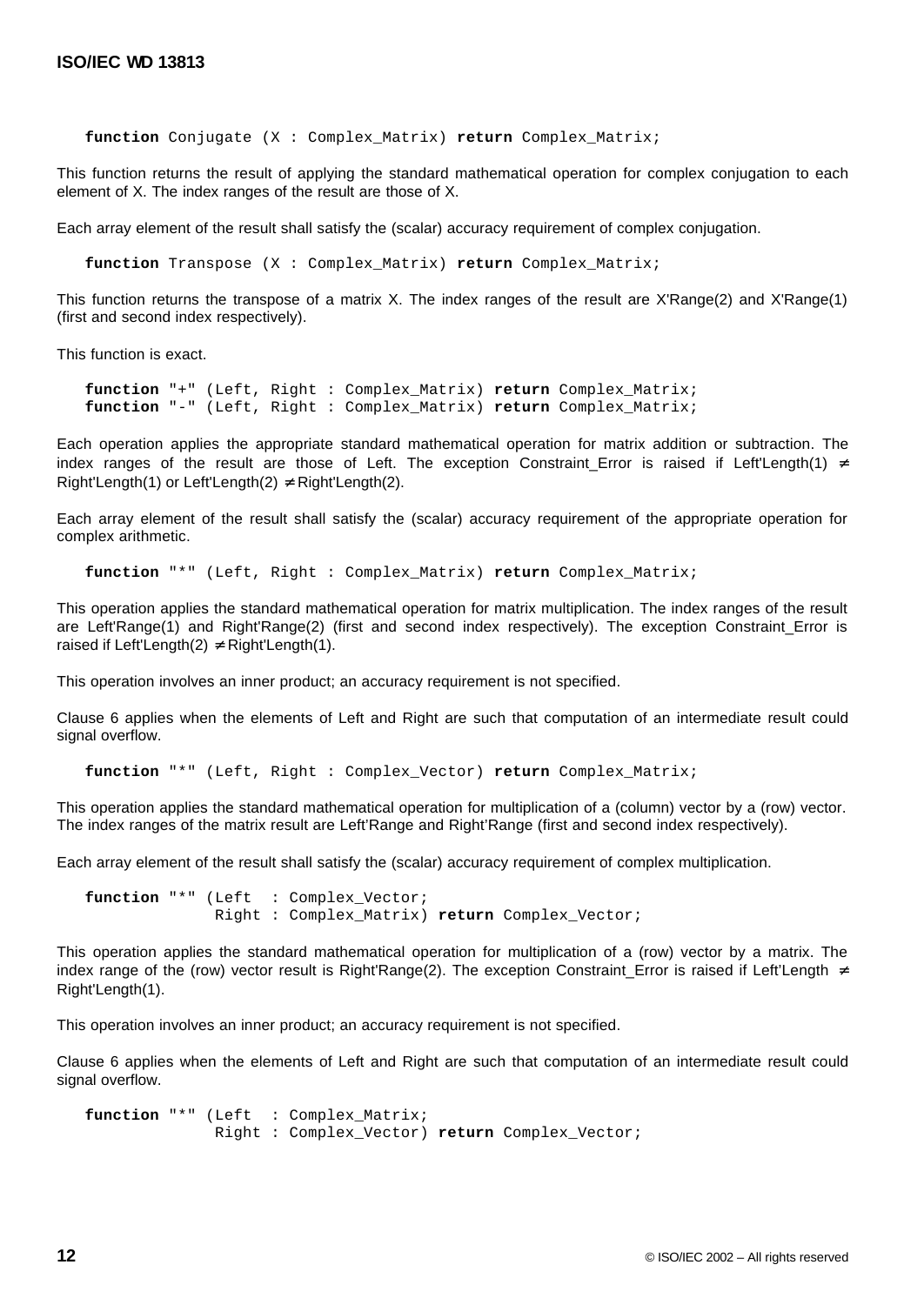This operation applies the standard mathematical operation for multiplication of a matrix by a (column) vector. The index range of the (column) vector result is Left'Range(1). The exception Constraint Error is raised if Left'Length(2) ≠ Right'Length.

This operation involves an inner product; an accuracy requirement is not specified.

Clause 6 applies when the elements of Left and Right are such that computation of an intermediate result could signal overflow.

#### **8.9 Mixed Real\_Matrix and Complex\_Matrix arithmetic operations**

```
function "+" (Left : Real Matrix;
              Right : Complex_Matrix) return Complex_Matrix;
function "+" (Left : Complex_Matrix;
              Right : Real_Matrix) return Complex_Matrix;
function "-" (Left : Real_Matrix;
              Right : Complex_Matrix) return Complex_Matrix;
function "-" (Left : Complex_Matrix;
              Right : Real_Matrix) return Complex_Matrix;
```
Each operation applies the appropriate standard mathematical operation for matrix addition or subtraction. The index ranges of the result are those of Left. The exception Constraint\_Error is raised if Left'Length(1) ≠ Right'Length(1) or Left'Length(2)  $\neq$  Right'Length(2).

Each array element of the result shall satisfy the (scalar) accuracy requirement of the appropriate operation for mixed real and complex arithmetic.

|  |  | function "*" (Left : Real Matrix;              |                        |
|--|--|------------------------------------------------|------------------------|
|  |  | Right : Complex Matrix) return Complex Matrix; |                        |
|  |  | function "*" (Left : Complex Matrix;           |                        |
|  |  | Right : Real Matrix)                           | return Complex Matrix; |

Each operation applies the standard mathematical operation for matrix multiplication. The index ranges of the result are Left'Range(1) and Right'Range(2) (first and second index respectively). The exception Constraint\_Error is raised if Left'Length(2)  $\neq$  Right'Length(1).

This operation involves an inner product; an accuracy requirement is not specified.

Clause 6 applies when the elements of Left and Right are such that computation of an intermediate result could signal overflow.

```
function "*" (Left : Real_Vector;
              Right : Complex_Vector) return Complex_Matrix;
function "*" (Left : Complex_Vector;
              Right : Real_Vector) return Complex_Matrix;
```
Each operation applies the standard mathematical operation for multiplication of a (column) vector by a (row) vector. The index ranges of the matrix result are Left'Range and Right'Range (first and second index respectively).

Each array element of the result shall satisfy the (scalar) accuracy requirement of mixed real and complex multiplication.

function "\*" (Left : Real Vector; Right : Complex\_Matrix) **return** Complex\_Vector; **function** "\*" (Left : Complex\_Vector; Right : Real\_Matrix) **return** Complex\_Vector;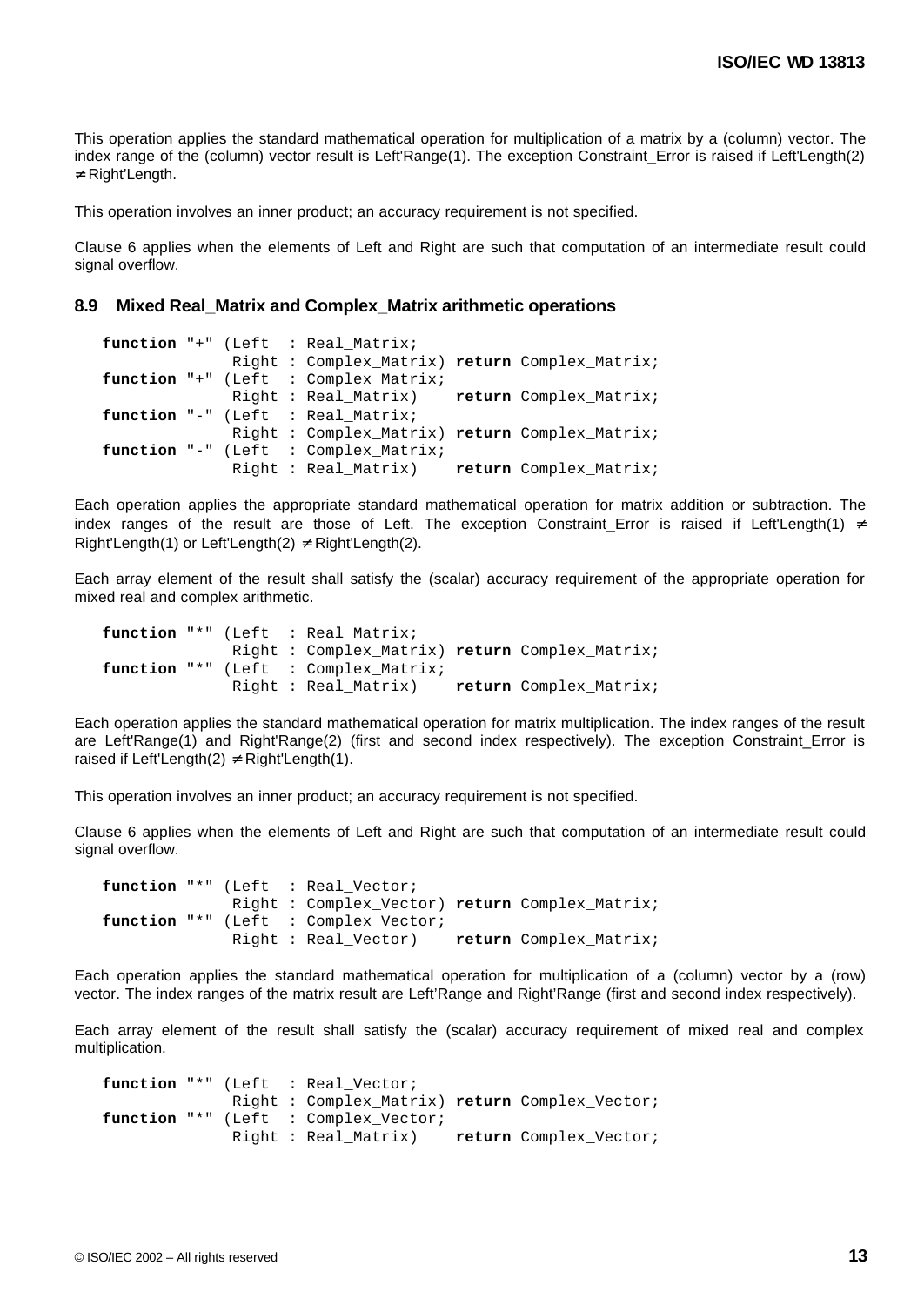Each operation applies the standard mathematical operation for multiplication of a (row) vector by a matrix. The index range of the (row) vector result is Right'Range(2). The exception Constraint Error is raised if Left'Length  $\neq$ Right'Length(1).

This operation involves an inner product; an accuracy requirement is not specified.

Clause 6 applies when the elements of Left and Right are such that computation of an intermediate result could signal overflow.

```
function "*" (Left : Real_Matrix;
              Right : Complex_Vector) return Complex_Vector;
function "*" (Left : Complex_Matrix;
              Right : Real_Vector) return Complex_Vector;
```
Each operation applies the standard mathematical operation for multiplication of a matrix by a (column) vector. The index range of the (column) vector result is Left'Range(1). The exception Constraint\_Error is raised if Left'Length(2) ≠ Right'Length.

This operation involves an inner product; an accuracy requirement is not specified.

Clause 6 applies when the elements of Left and Right are such that computation of an intermediate result could signal overflow.

#### **8.10 Complex\_Matrix scaling operations**

**function** "\*" (Left : Complex; Right : Complex\_Matrix) **return** Complex\_Matrix;

Each operation applies the standard mathematical operation for scaling a matrix Right by a complex number Left. The index ranges of the result are those of Right.

Each array element of the result shall satisfy the (scalar) accuracy requirement of complex multiplication.

```
function "*" (Left : Complex_Matrix; Right : Complex) return Complex_Matrix;
function "/" (Left : Complex_Matrix; Right : Complex) return Complex_Matrix;
```
Each operation applies the standard mathematical operation for scaling a matrix Left by a complex number Right. The index ranges of the result are those of Left. The exception Constraint Error is raised when division by (complex) zero is attempted.

Each array element of the result shall satisfy the (scalar) accuracy requirement of the appropriate operation for complex arithmetic.

**function** "\*" (Left : Real'Base; Right : Complex\_Matrix) **return** Complex\_Matrix;

Each operation applies the standard mathematical operation for scaling a complex matrix Right by a real number Left. The index ranges of the result are those of Right.

Each array element of the result shall satisfy the (scalar) accuracy requirement of mixed real and complex multiplication.

**function** "\*" (Left : Complex\_Matrix; Right : Real'Base) **return** Complex\_Matrix; **function** "/" (Left : Complex\_Matrix; Right : Real'Base) **return** Complex\_Matrix;

Each operation applies the standard mathematical operation for scaling a complex matrix Left by a real number Right. The index ranges of the result are those of Left. The exception Constraint\_Error is raised when division by (real) zero is attempted.

Each array element of the result shall satisfy the (scalar) accuracy requirement of the appropriate operation for mixed real and complex arithmetic.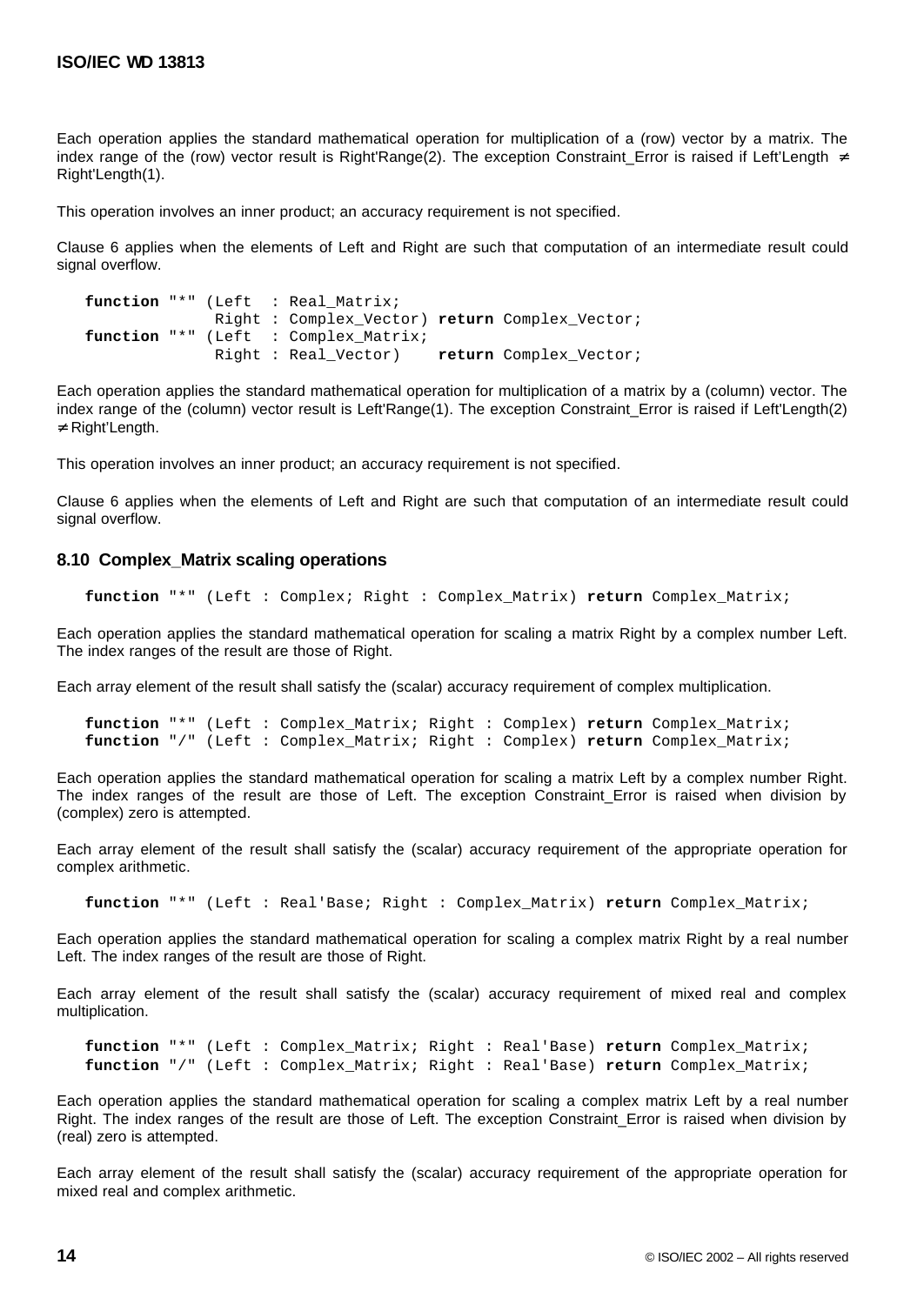#### **8.11 Other Complex\_Matrix operations**

```
function Identity_Matrix (Order : Positive;
                        First_1, First_2 : Integer := 1) return Complex_Matrix;
```
This function returns a square ``identity matrix" with Order<sup>2</sup> elements and lower bounds of First\_1 and First\_2 (for the first and second index ranges respectively). All elements are set to (0.0,0.0) except for the main diagonal, whose elements are set to (1.0,0.0). The exception Constraint Error is raised if First  $1 +$  Order -  $1$  > Integer'Last or First 2 + Order - 1 > Integer'Last.

This function is exact.

### **9 Standard nongeneric packages**

In addition to the generic packages, analogous nongeneric packages are required to define standard real and complex vector and matrix types and operations. Nongeneric packages shall be provided for all precisions defined in package Standard. The same floating-point type shall be used to generate real and complex packages of the same precision.

The packages Ada.Numerics.Real\_Arrays and Ada.Numerics.Complex\_Arrays shall always be provided; these packages shall define the same types and subprograms as Ada.Numerics.Generic Real Arrays and Ada.Numerics.Generic\_Complex\_Arrays, respectively, except that the predefined type Float shall replace type Real throughout.

Names of the other nongeneric packages (where defined) shall be assigned as follows:

- if the predefined floating-point type Short\_Float is supported by a host implementation of ISO/IEC 8652:1995, then this type shall be used to generate the packages Ada.Numerics.Short\_Real\_Arrays and Ada.Numerics.Short\_Complex\_Arrays;
- if the predefined floating-point type Long\_Float is supported by a host implementation of ISO/IEC 8652:1995, then this type shall be used to generate the packages Ada.Numerics.Long\_Real\_Arrays and Ada.Numerics.Long\_Complex\_Arrays; and
- if other predefined floating-point types are supported (e.g., Long\_Long\_Float), package names shall be assigned by considering the predefined types in order of ascending (for Long-types) or descending (for Shorttypes) precision and matching the prefix of each floating-point type with that of the corresponding package names.

Each non-generic package shall define the same types and subprograms as the corresponding generic package, except that the appropriate predefined type shall replace type Real throughout.

The nongeneric equivalent packages may, but need not, be actual instantiations of the generic package for the appropriate predefined type.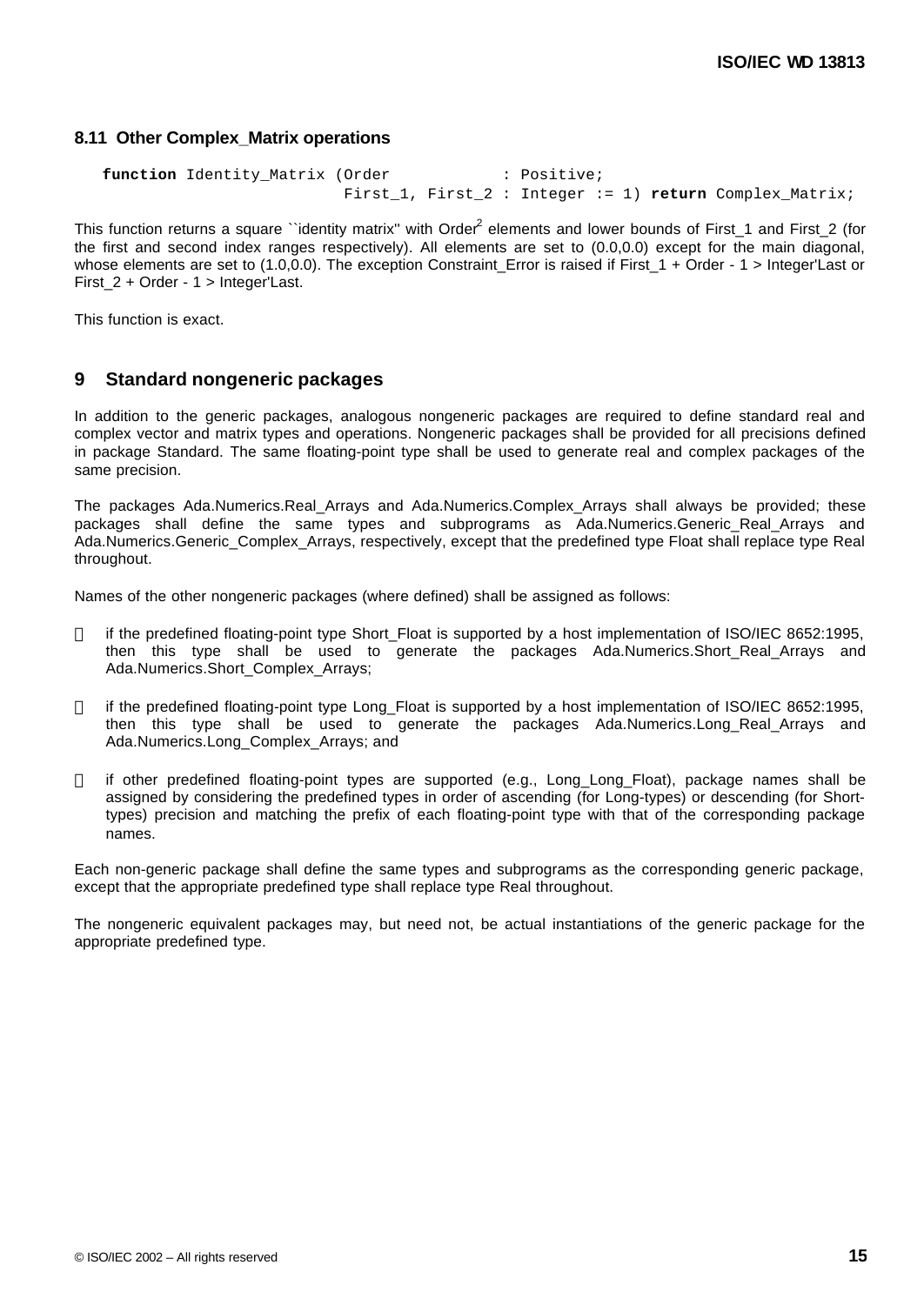## **Annex A**

```
(normative)
```
# **Ada specification for Ada.Numerics.Generic\_Real\_Arrays**

```
generic
    type Real is digits <>;
package Ada.Numerics.Generic_Real_Arrays is
    pragma Pure(Generic_Real_Arrays);
    -- Types
    type Real_Vector is array (Integer range <>) of Real'Base;
    type Real_Matrix is array (Integer range <>, Integer range <>) of Real'Base;
    -- Subprograms for Real_Vector Types
    -- Real_Vector arithmetic operations
   function "+" (Right : Real_Vector) return Real_Vector;<br>function "-" (Right : Real_Vector) return Real Vector;
                  Right : Real_Vector) return Real_Vector;<br>(Right : Real_Vector) return Real_Vector;
   function "abs" (Right : Real_Vector)
    function "+" (Left, Right : Real_Vector) return Real_Vector;
    function "-" (Left, Right : Real_Vector) return Real_Vector;
                  (Left, Right : Real_Vector) return Real_Vector;
    function "/" (Left, Right : Real_Vector) return Real_Vector;
   function "**" (Left : Real_Vector;
                    Right : Integer) return Real_Vector;
    function "*" (Left, Right : Real_Vector) return Real'Base;
    -- Real_Vector scaling operations
    function "*" (Left : Real'Base; Right : Real_Vector) return Real_Vector;
                   (Left : Real_Vector; Right : Real'Base) return Real_Vector;
    function "/" (Left : Real_Vector; Right : Real'Base) return Real_Vector;
    -- Other Real_Vector operations
    function Unit_Vector (Index : Integer;
                           Order : Positive;
                           First : Integer := 1) return Real_Vector;
    -- Subprograms for Real_Matrix Types
    -- Real_Matrix arithmetic operations
    function "+" (Right : Real_Matrix) return Real_Matrix;
 function "-" (Right : Real_Matrix) return Real_Matrix;
 function "abs" (Right : Real_Matrix) return Real_Matrix;
    function Transpose (X : Real_Matrix) return Real_Matrix;
    function "+" (Left, Right : Real_Matrix) return Real_Matrix;
    function "-" (Left, Right : Real_Matrix) return Real_Matrix;
```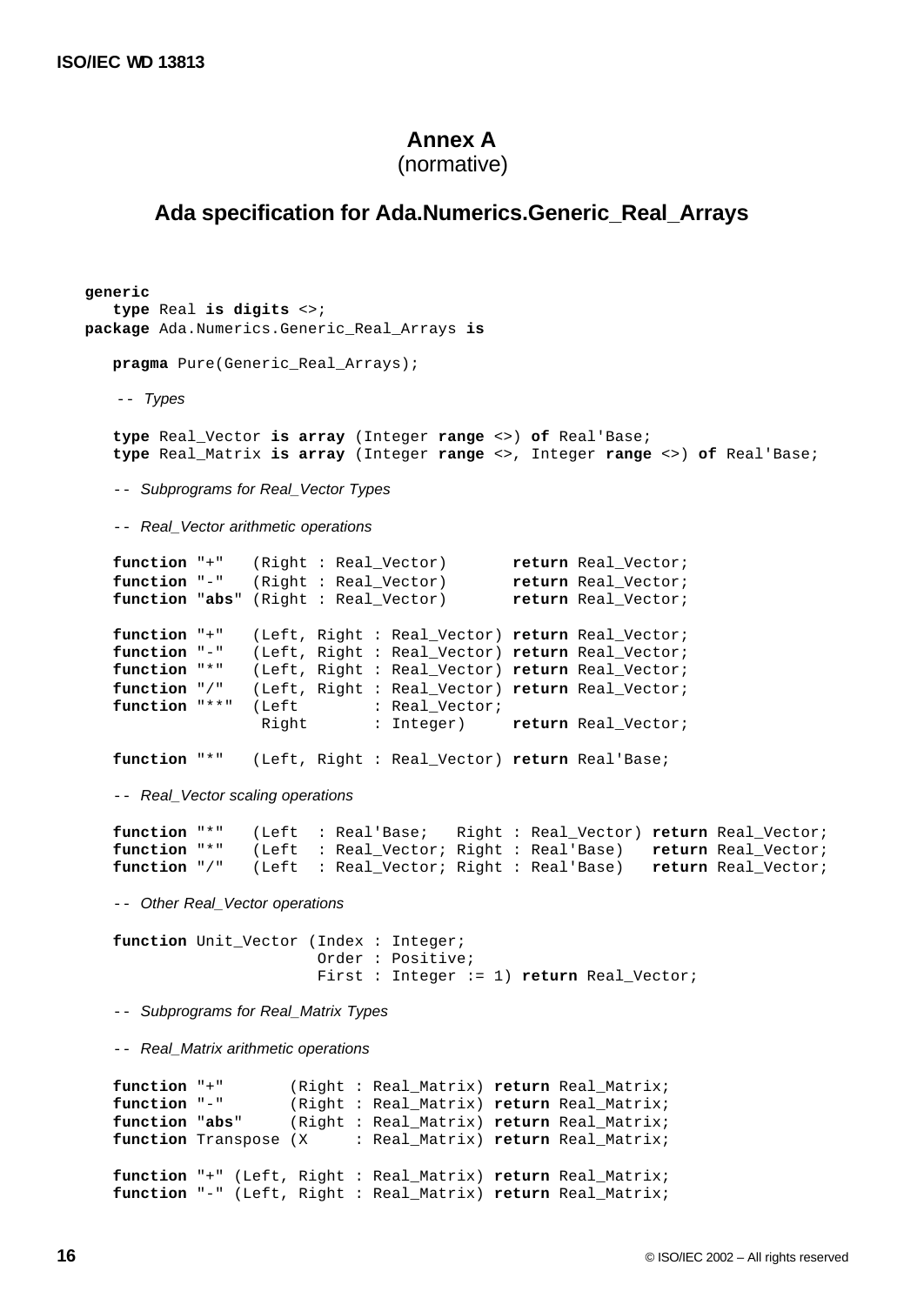**function** "\*" (Left, Right : Real\_Matrix) **return** Real\_Matrix; **function** "\*" (Left, Right : Real\_Vector) **return** Real\_Matrix;

 **function** "\*" (Left : Real\_Vector; Right : Real\_Matrix) **return** Real\_Vector; **function** "\*" (Left : Real\_Matrix; Right : Real\_Vector) **return** Real\_Vector;

-- *Real\_Matrix scaling operations*

 **function** "\*" (Left : Real'Base; Right : Real\_Matrix) **return** Real\_Matrix; **function** "\*" (Left : Real\_Matrix; Right : Real'Base) **return** Real\_Matrix; **function** "/" (Left : Real\_Matrix; Right : Real'Base) **return** Real\_Matrix;

-- *Other Real\_Matrix operations*

**function** Identity\_Matrix (Order : Positive; First\_1, First\_2 : Integer := 1) **return** Real\_Matrix;

**end** Ada.Numerics.Generic\_Real\_Arrays;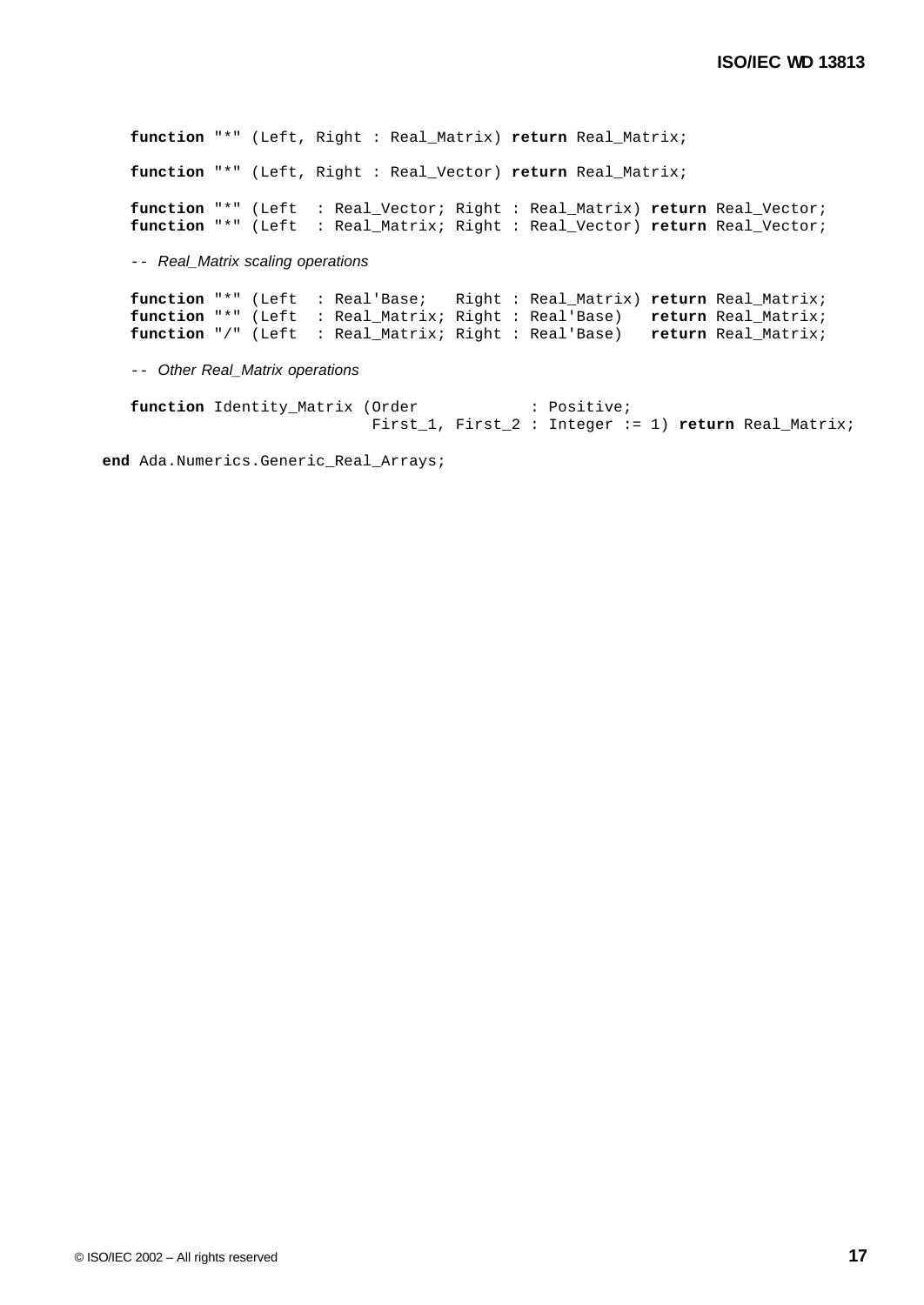# **Annex B**

(normative)

# **Ada specification for Ada.Numerics.Generic\_Complex\_Arrays**

```
generic
    with package Real_Arrays is new Ada.Numerics.Generic_Real_Arrays (<>);
    use Real_Arrays;
    with package Complex_Types is new Ada.Numerics.Generic_Complex_Types (Real);
    use Complex_Types;
package Ada.Numerics.Generic_Complex_Arrays is
    pragma Pure(Generic_Complex_Arrays);
    -- Types
    type Complex_Vector is array (Integer range <>) of Complex;
    type Complex_Matrix is array (Integer range <>,
                                  Integer range <>) of Complex;
    -- Subprograms for Complex_Vector types
    -- Complex_Vector selection, conversion and composition operations
    function Re (X : Complex_Vector) return Real_Vector;
    function Im (X : Complex_Vector) return Real_Vector;
    procedure Set_Re (X : in out Complex_Vector;
                     Re : in Real_Vector);
    procedure Set_Im (X : in out Complex_Vector;
                     Im : in Real_Vector);
    function Compose_From_Cartesian (Re : Real_Vector) return Complex_Vector;
    function Compose_From_Cartesian (Re, Im : Real_Vector) return Complex_Vector;
    function Modulus (X : Complex_Vector) return Real_Vector;
    function "abs" (Right : Complex_Vector) return Real_Vector renames Modulus;
 function Argument (X : Complex_Vector) return Real_Vector;
function Argument (X : Complex_Vector;
                      Cycle : Real'Base) return Real_Vector;
    function Compose_From_Polar (Modulus, Argument : Real_Vector)
      return Complex_Vector;
    function Compose_From_Polar (Modulus, Argument : Real_Vector;
                                Cycle : Real'Base)
       return Complex_Vector;
    -- Complex_Vector arithmetic operations
    function "+" (Right : Complex_Vector) return Complex_Vector;
```
 **function** "-" (Right : Complex\_Vector) **return** Complex\_Vector; **function** Conjugate (X : Complex\_Vector) **return** Complex\_Vector; **function** "+" (Left, Right : Complex\_Vector) **return** Complex\_Vector; **function** "-" (Left, Right : Complex\_Vector) **return** Complex\_Vector; **function** "\*" (Left, Right : Complex\_Vector) **return** Complex\_Vector; **function** "/" (Left, Right : Complex\_Vector) **return** Complex\_Vector;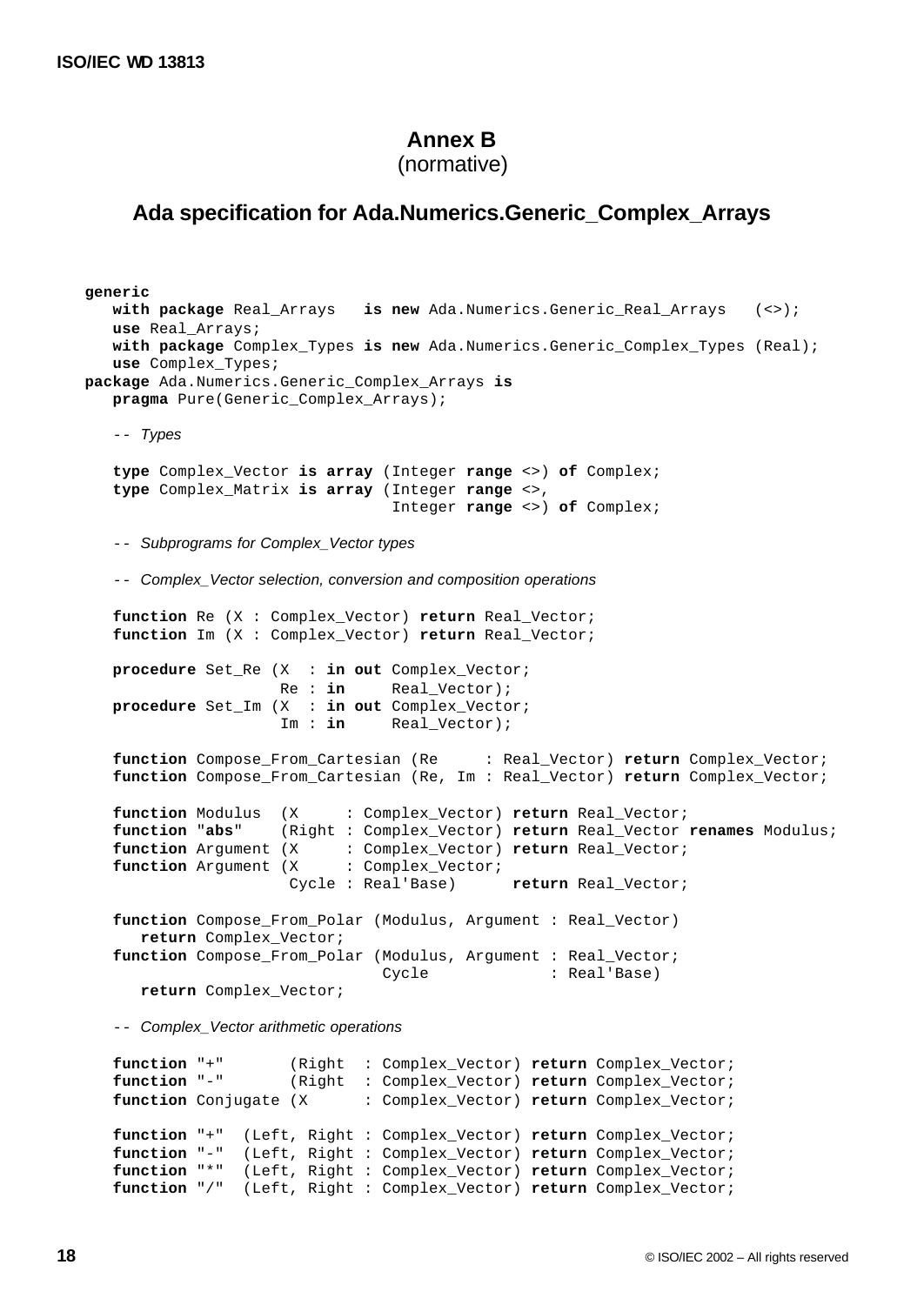```
 function "**" (Left : Complex_Vector;
               Right : Integer) return Complex_Vector;
 function "*" (Left, Right : Complex_Vector) return Complex;
 -- Mixed Real_Vector and Complex_Vector arithmetic operations
 function "+" (Left : Real_Vector;
              Right : Complex_Vector) return Complex_Vector;
 function "+" (Left : Complex_Vector;
              Right : Real_Vector) return Complex_Vector;
function "-" (Left : Real Vector;
              Right : Complex_Vector) return Complex_Vector;
function "-" (Left : Complex Vector;
              Right : Real_Vector) return Complex_Vector;
 function "*" (Left : Real_Vector;
              Right : Complex_Vector) return Complex_Vector;
 function "*" (Left : Complex_Vector;
              Right : Real_Vector) return Complex_Vector;
 function "/" (Left : Real_Vector;
              Right : Complex_Vector) return Complex_Vector;
 function "/" (Left : Complex_Vector;
              Right : Real_Vector) return Complex_Vector;
 function "*" (Left : Real_Vector; Right : Complex_Vector) return Complex;
 function "*" (Left : Complex_Vector; Right : Real_Vector) return Complex;
 -- Complex_Vector scaling operations
```

```
 function "*" (Left : Complex;
              Right : Complex_Vector) return Complex_Vector;
 function "*" (Left : Complex_Vector;
              Right : Complex) return Complex_Vector;
function "/" (Left : Complex_Vector;<br>Right : Complex)
                                      return Complex_Vector;
 function "*" (Left : Real'Base;
              Right : Complex_Vector) return Complex_Vector;
 function "*" (Left : Complex_Vector;
              Right : Real'Base) return Complex_Vector;
 function "/" (Left : Complex_Vector;
               Right : Real'Base) return Complex_Vector;
```
-- *Other Complex\_Vector operations*

```
function Unit Vector (Index : Integer;
                       Order : Positive;
                       First : Integer := 1) return Complex_Vector;
```
-- *Subprograms for Complex\_Matrix Types*

-- *Complex\_Matrix selection, conversion and composition operations*

```
 function Re (X : Complex_Matrix) return Real_Matrix;
 function Im (X : Complex_Matrix) return Real_Matrix;
 procedure Set_Re (X : in out Complex_Matrix;
                  Re : in Real_Matrix);
 procedure Set_Im (X : in out Complex_Matrix;
                  Im : in Real_Matrix);
```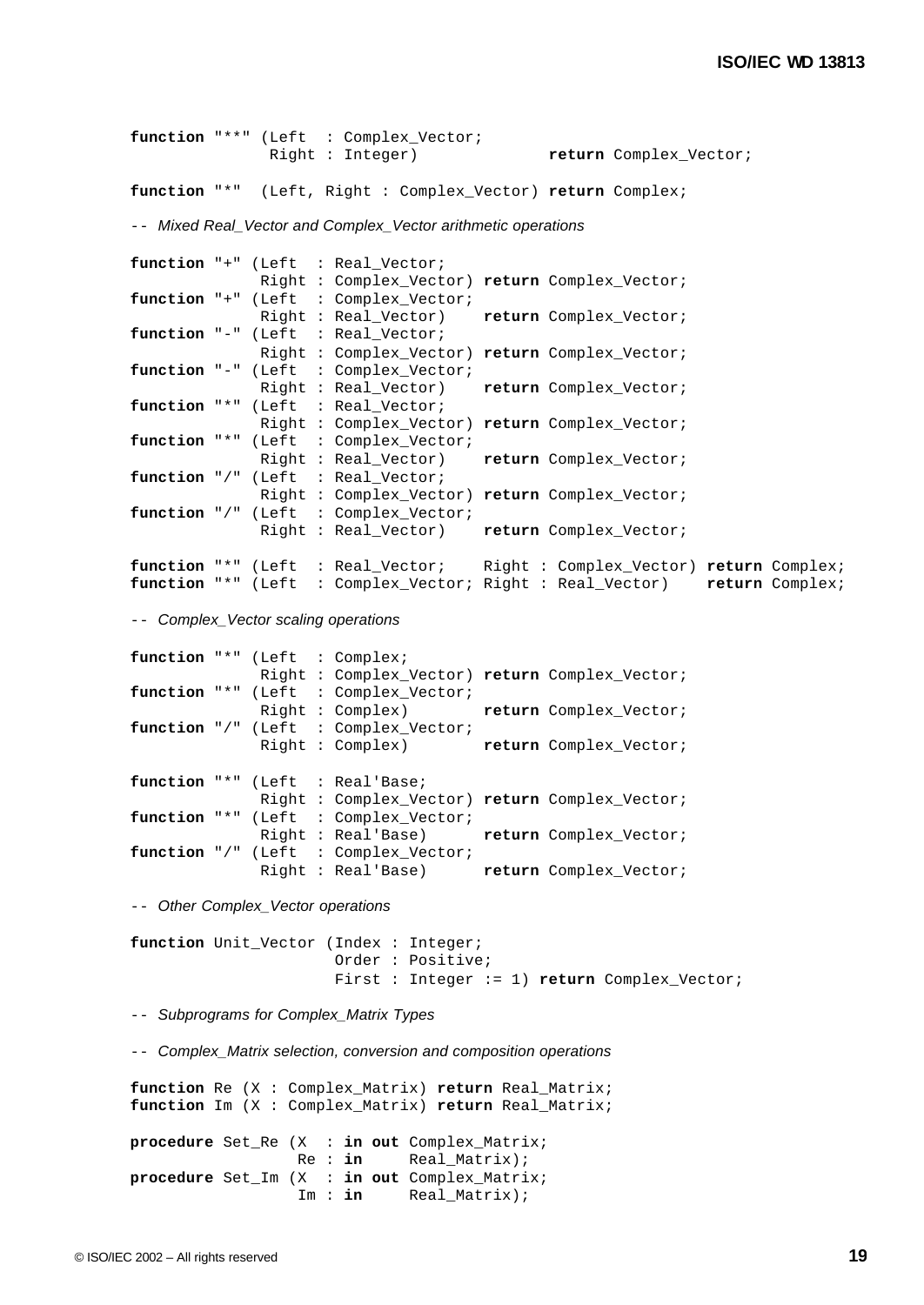**function** Compose\_From\_Cartesian (Re : Real\_Matrix) **return** Complex\_Matrix; **function** Compose\_From\_Cartesian (Re, Im : Real\_Matrix) **return** Complex\_Matrix; **function** Modulus (X : Complex\_Matrix) **return** Real\_Matrix; **function** "**abs**" (Right : Complex\_Matrix) **return** Real\_Matrix **renames** Modulus; **function** Argument (X : Complex\_Matrix) **return** Real\_Matrix; **function** Argument (X : Complex\_Matrix; Cycle : Real'Base) **return** Real\_Matrix; **function** Compose\_From\_Polar (Modulus, Argument : Real\_Matrix)  **return** Complex\_Matrix; function Compose\_From\_Polar (Modulus, Argument : Real\_Matrix; Cycle : Real'Base) **return** Complex\_Matrix;

-- *Complex\_Matrix arithmetic operations*

```
function "+" (Right : Complex_Matrix) return Complex_Matrix;<br>function "-" (Right : Complex Matrix) return Complex Matrix;
                    (Right : Complex_Matrix) return Complex_Matrix;
function Conjugate (X : Complex_Matrix) return Complex_Matrix;
 function Transpose (X : Complex_Matrix) return Complex_Matrix;
 function "+" (Left, Right : Complex_Matrix) return Complex_Matrix;
 function "-" (Left, Right : Complex_Matrix) return Complex_Matrix;
 function "*" (Left, Right : Complex_Matrix) return Complex_Matrix;
 function "*" (Left, Right : Complex_Vector) return Complex_Matrix;
function "*" (Left : Complex Vector;
               Right : Complex_Matrix) return Complex_Vector;
function "*" (Left : Complex Matrix;
                Right : Complex_Vector) return Complex_Vector;
```
-- *Mixed Real\_Matrix and Complex\_Matrix arithmetic operations*

```
 function "+" (Left : Real_Matrix;
               Right : Complex_Matrix) return Complex_Matrix;
 function "+" (Left : Complex_Matrix;
               Right : Real_Matrix) return Complex_Matrix;
 function "-" (Left : Real_Matrix;
               Right : Complex_Matrix) return Complex_Matrix;
function "-" (Left : Complex_Matrix;<br>Right : Real_Matrix)
                                       Right : Real_Matrix) return Complex_Matrix;
function "*" (Left : Real Matrix;
               Right : Complex_Matrix) return Complex_Matrix;
function "*" (Left : Complex Matrix;
               Right : Real_Matrix) return Complex_Matrix;
 function "*" (Left : Real_Vector;
               Right : Complex_Vector) return Complex_Matrix;
 function "*" (Left : Complex_Vector;
               Right : Real_Vector) return Complex_Matrix;
 function "*" (Left : Real_Vector;
               Right : Complex_Matrix) return Complex_Vector;
function "*" (Left : Complex_Vector;<br>Right : Real_Matrix)
                                      return Complex_Vector;
 function "*" (Left : Real_Matrix;
               Right : Complex_Vector) return Complex_Vector;
```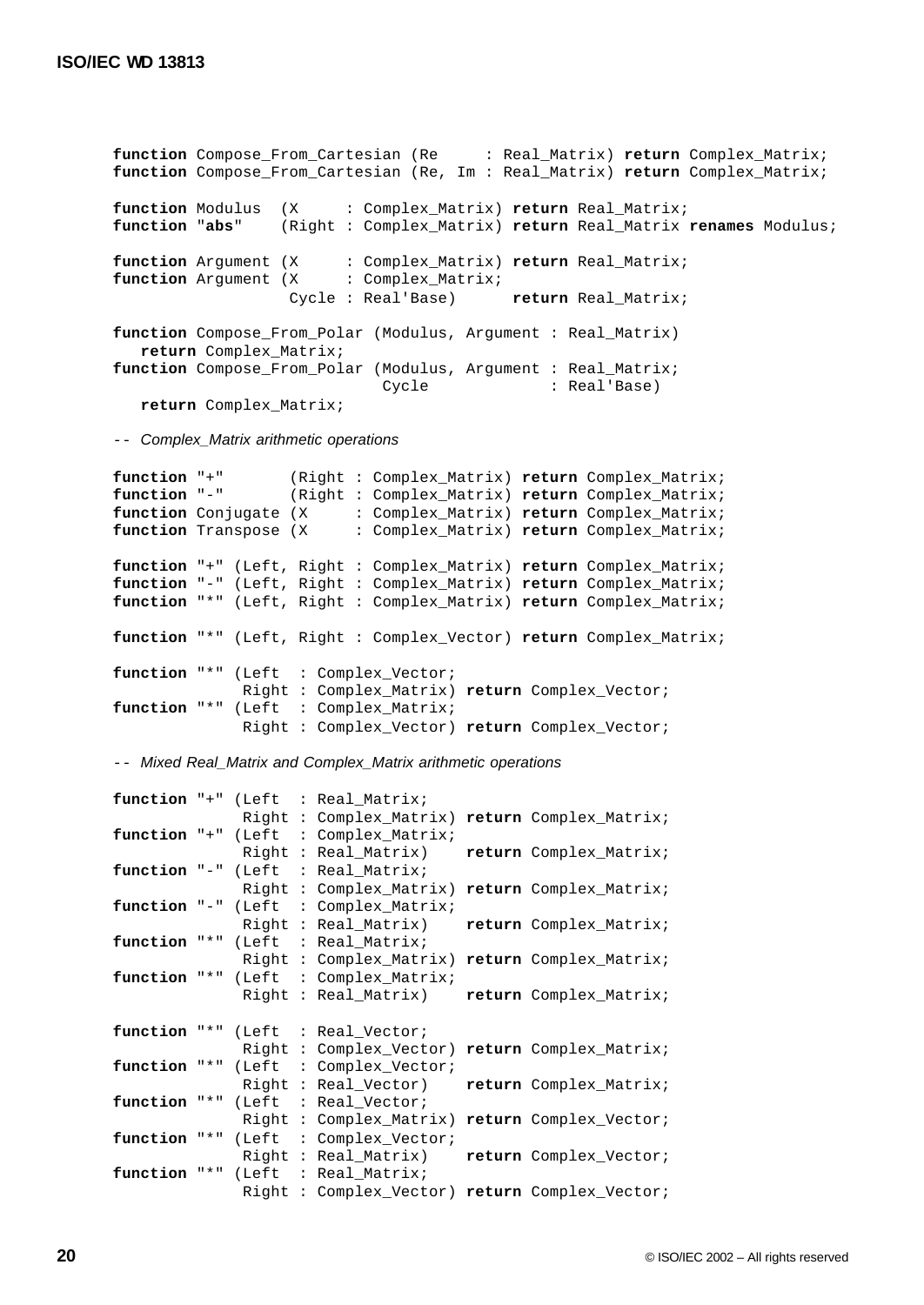```
 function "*" (Left : Complex_Matrix;
              Right : Real_Vector) return Complex_Vector;
```
-- *Complex\_Matrix scaling operations*

```
 function "*" (Left : Complex;
               Right : Complex_Matrix) return Complex_Matrix;
   function "*" (Left : Complex_Matrix;
               Right : Complex) return Complex_Matrix;
   function "/" (Left : Complex_Matrix;
               Right : Complex) return Complex_Matrix;
   function "*" (Left : Real'Base;
               Right : Complex_Matrix) return Complex_Matrix;
   function "*" (Left : Complex_Matrix;
 Right : Real'Base) return Complex_Matrix;
 function "/" (Left : Complex_Matrix;
                Right : Real'Base) return Complex_Matrix;
```
-- *Other Complex\_Matrix operations*

```
function Identity_Matrix (Order : Positive;
                        First_1, First_2 : Integer := 1)
   return Complex_Matrix;
```
**end** Ada.Numerics.Generic\_Complex\_Arrays;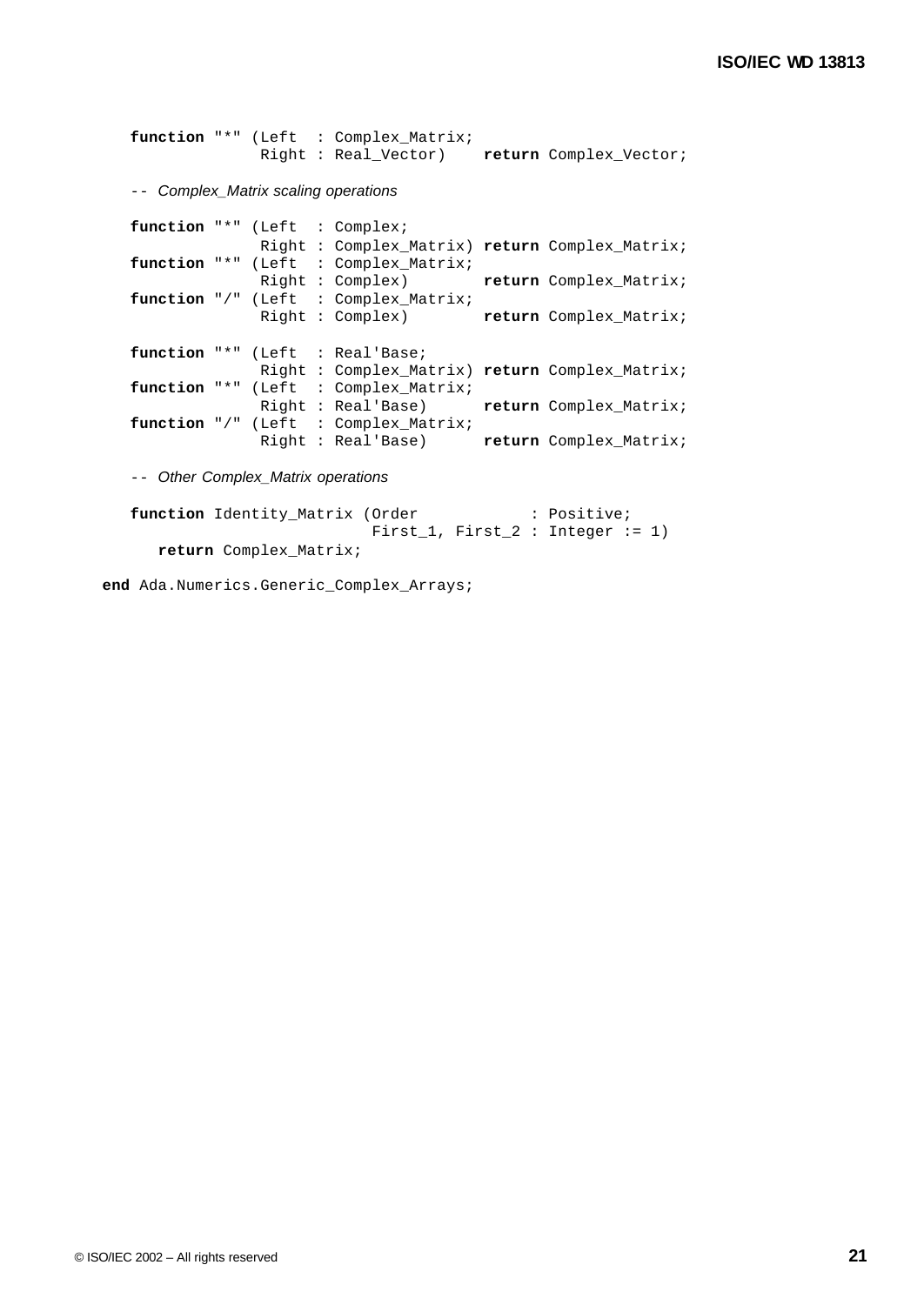# **Annex C** (informative)

# **Rationale**

**C.1 Abstract**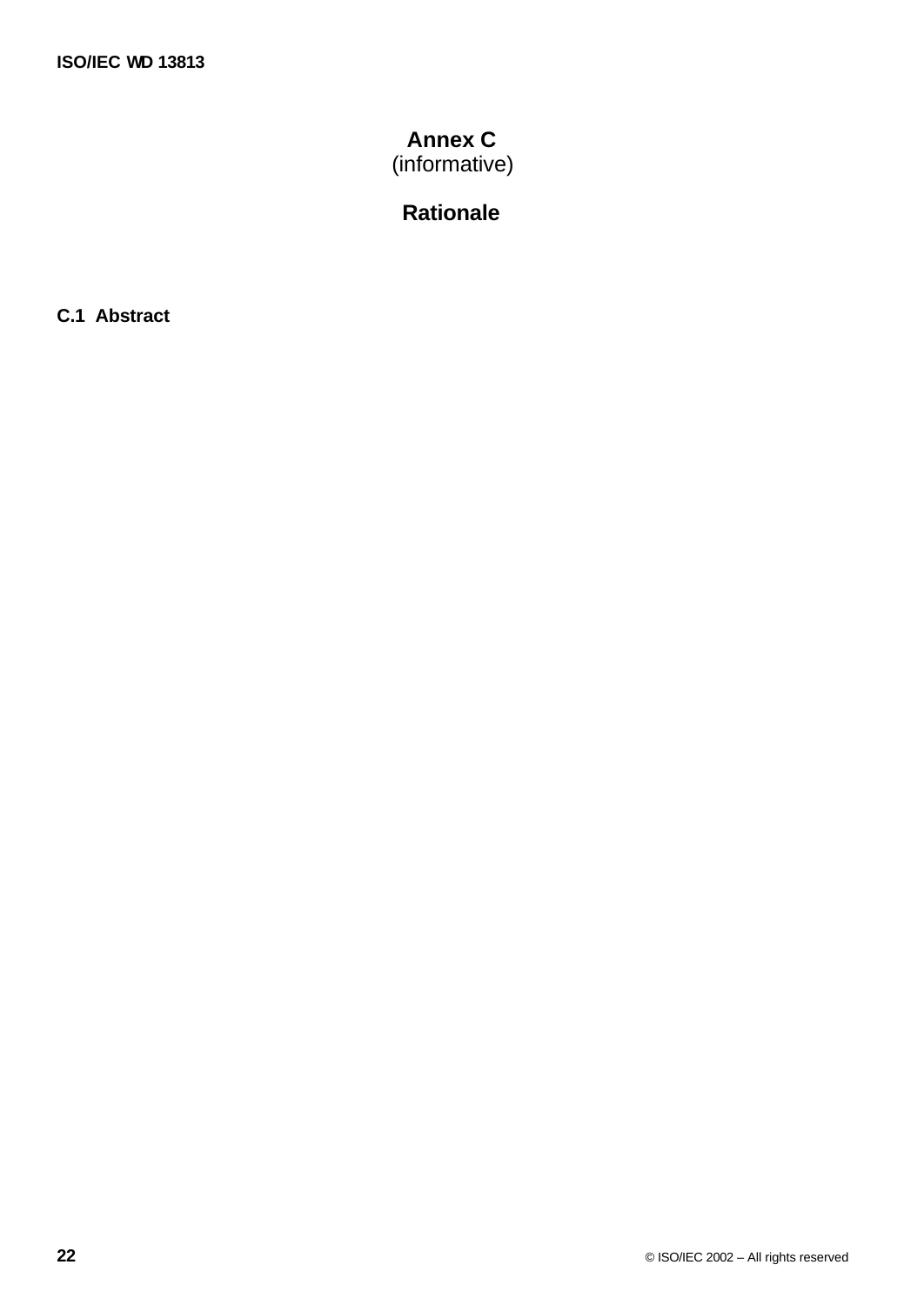# **Bibliography**

- [1] Ada 9X Project. Ada 9X Requirements. Office of the Under Secretary of Defense for Acquisition, U.S. Department of Defense, Washington D.C., December 1990.
- [2] IEEE:854 ANSI/IEEE Std 854-1987. Radix-Independent Floating-Point Arithmetic. Institute of Electrical and Electronics Engineers, New York, 1987.
- [3] W. S. Brown. A Simple but Realistic Model of Floating-Point Computation, Transactions of Mathematical Software, 7:4(445--480), December 1981.
- [4] R. B. K. Dewar. Proposed Ada Interface for the IEEE Standard for Binary Floating-Point Arithmetic (Version 5). Unpublished, January 1992.
- [5] K. W. Dritz. Rationale for the Proposed Standard for a Generic Package of Elementary Functions for Ada. Ada Letters, XI(7):47--65, Fall 1991.
- [6] G. S. Hodgson. Rationale for the Proposed Standard for Packages of Real and Complex Type Declarations and Basic Operations for Ada (including Vector and Matrix Types), Ada Letters, XI(7):131--139, Fall 1991.
- [7] IEC 559:1989. Binary floating-point arithmetic for microprocessor systems. (Also: ANSI/IEEE Std 754-1985. Binary Floating-Point Arithmetic. Institute of Electrical and Electronics Engineers, New York, 1985.)
- [8] ISO/IEC 8652:1987. Information technology Programming languages Ada (Endorsement of ANSI Standard 1815A-1983).
- [9] ISO/IEC 8652:1995. Information technology Programming languages Ada.
- [10] ISO/IEC 11430:1994. Information technology Programming languages Generic package of elementary functions for Ada.
- [11] ISO/IEC 11729:1994. Information technology Programming languages Generic package of primitive functions for Ada.
- [12] ISO/IEC 13814:1998. Information technology Programming languages Generic package of complex elementary functions for Ada.
- [13] ISO/IEC/JTC1/SC22/WG9 (Ada) Ada Rapporteur Group. Ada-Comment Database. Maintained by the Ada Joint Program Office on AJPO.SEI.CMU.EDU.
- [14] ISO/IEC/JTC1/SC22/WG9 (Ada) Numerics Rapporteur Group. Proposed Standard for a Generic Package of Complex Elementary Functions for Ada. Ada Letters, XI(7):140--179, Fall 1991.
- [15] ISO/IEC/JTC1/SC22/WG9 (Ada) Numerics Rapporteur Group. Proposed Standard for a Generic Package of Elementary Functions for Ada. Ada Letters, XI(7):9--46, Fall 1991.
- [16] ISO/IEC/JTC1/SC22/WG9 (Ada) Numerics Rapporteur Group. Proposed Standard for a Generic Package of Primitive Functions for Ada. Ada Letters, XI(7):66--90, Fall 1991.
- [17] ISO/IEC/JTC1/SC22/WG9 (Ada) Numerics Rapporteur Group. Proposed Standard for Packages of Real and Complex Type Declarations and Basic Operations for Ada (including Vector and Matrix Types), Ada Letters, XI(7):91--130, Fall 1991.
- [18] W. Kahan. Augmenting a Programming Language with Complex Arithmetic. UCB Report UCB/CSD 91/667, University of California at Berkeley, December 1991.